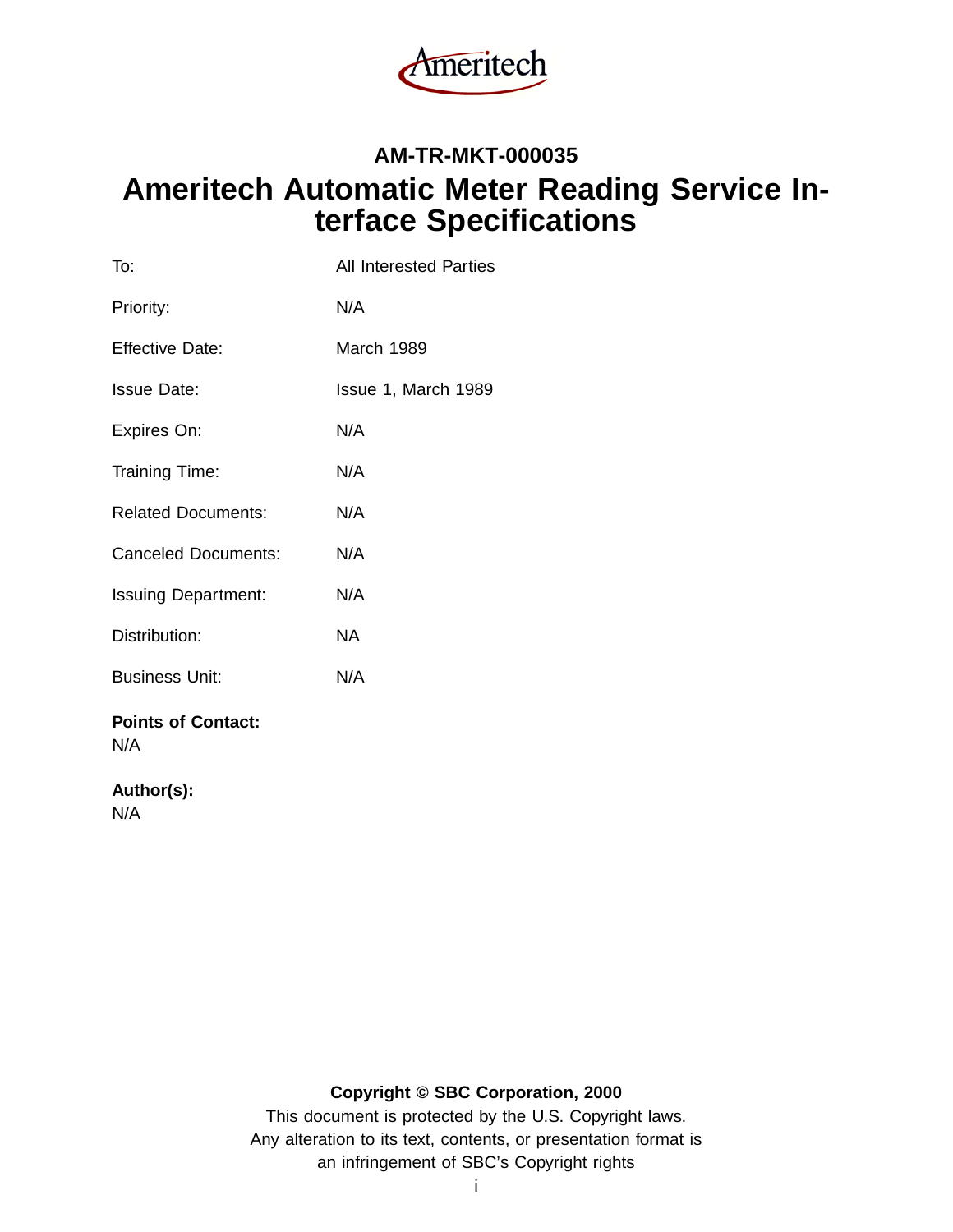## **Table of Contents**

| 1. | General |                                               | 3              |
|----|---------|-----------------------------------------------|----------------|
|    | 1.1.    | <b>AMR Service</b>                            | 3              |
|    | 1.2.    | <b>Change and Reissue</b>                     | 3              |
| 2. |         | <b>AMR Service Description</b>                | 3              |
|    | 2.1.    | <b>AMR Service System Components</b>          | 3              |
|    | 2.2.    | <b>AMR Service System Operation</b>           | 4              |
| 3. |         | <b>Utility User Interface</b>                 | 5              |
|    | 3.1.    | <b>Data Communications Protocol</b>           | 6              |
|    | 3.2.    | <b>ASF Command Protocol</b>                   | 6              |
|    |         | ASF Command Message Format<br>3.2.1.          | 6              |
|    |         | 3.2.2.<br>ASF Command Message Acknowledgments | $\overline{7}$ |
|    |         | 3.2.3.<br>ASF Command Message Error Detection | $\overline{7}$ |
|    |         | 3.2.4. ASF Command Messages                   | 8              |
|    | 3.3.    | ASF Access and Control Procedures             | 8              |
|    |         | <b>Access Session Overview</b><br>3.3.1.      | 8              |
|    |         | 3.3.2. ASF Log-On Procedure                   | 10             |
|    |         | 3.3.3.<br><b>ASF Set-Up Procedure</b>         | 12             |
|    |         | 3.3.4.<br><b>Next Command Procedure</b>       | 14             |
|    |         | 3.3.5.<br><b>MIU Access Procedure</b>         | 15             |
|    |         | 3.3.6.<br>Usage Data Request Procedure        | 19             |
|    |         | 3.3.7. ASF Log-Off Procedure                  | 21             |
|    | 3.4.    | <b>ASF Command Set</b>                        | 22             |
|    |         | Log-On Command [I]<br>3.4.1.                  | 22             |
|    |         | Select Trunk Set-Up Command [S]<br>3.4.2.     | 23             |
|    |         | 3.4.3.<br>Alert Tone Set-Up Command [A]       | 24             |
|    |         | Connect Time Set-Up Command [C]<br>3.4.4.     | 24             |
|    |         | 3.4.5.<br>MIU Access Command [T]              | 25             |
|    |         | 3.4.6.<br>Usage Command [U]                   | 27             |

## **Copyright © SBC Service, Inc. 2000**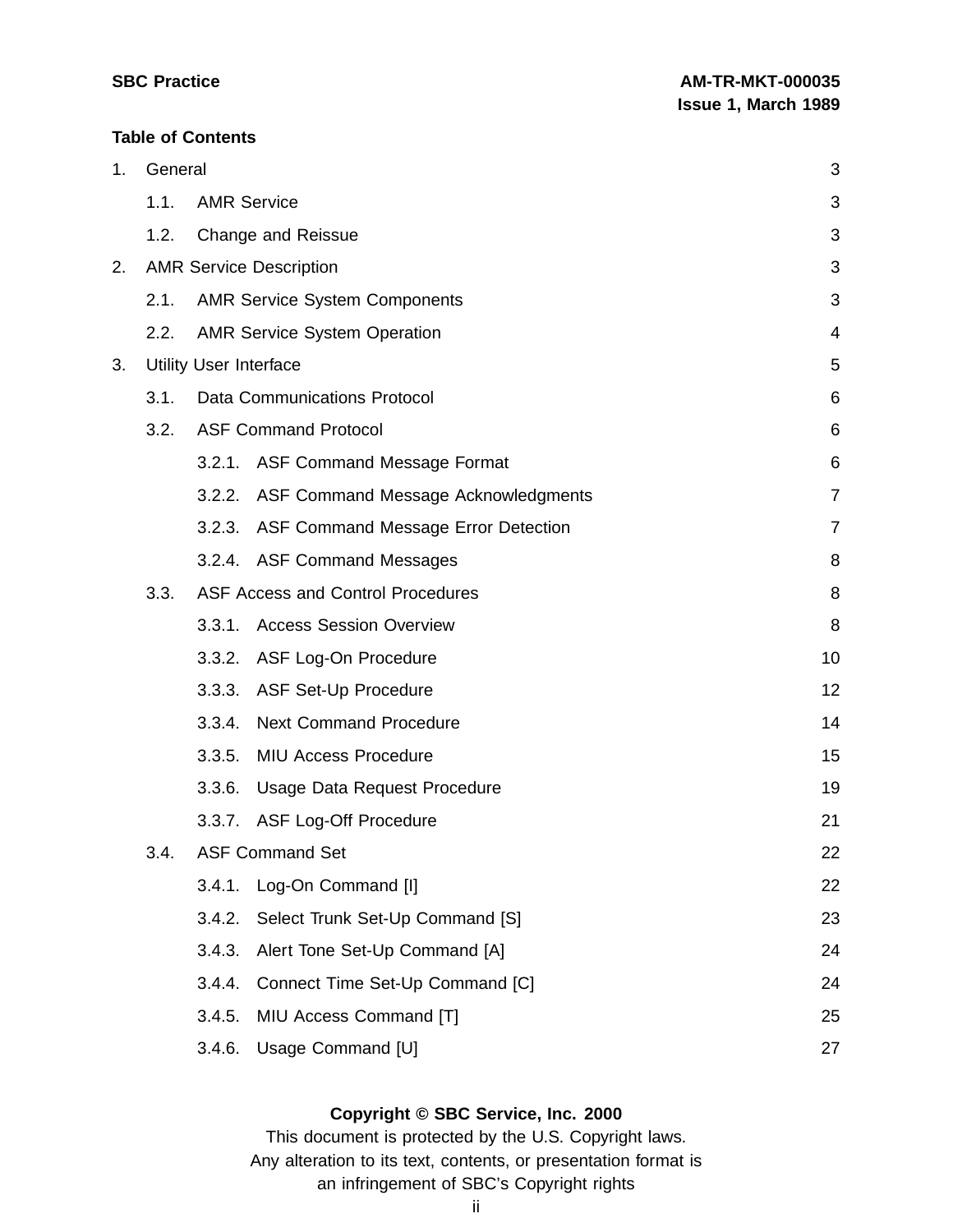|    |          | 3.4.7. Log-Off Command [E]                 | 29 |
|----|----------|--------------------------------------------|----|
| 4. |          | <b>MIU Network Interface</b>               | 29 |
|    | 4.1.     | <b>MIU Network Interface Parameters</b>    | 30 |
|    | 4.2.     | <b>MIU Operational States</b>              | 30 |
|    | 4.3.     | <b>MIU Power</b>                           | 31 |
|    | 4.4.     | <b>MIU Alerting</b>                        | 31 |
|    | 4.5.     | <b>MIU Signaling</b>                       | 32 |
|    |          | <b>MIU Modulation Parameters</b><br>4.5.1. | 32 |
|    |          | 4.5.2. MIU Data Transmission Protocol      | 32 |
|    | 4.6.     | MIU Data Message Format                    | 32 |
|    |          | 4.6.1. Message Header                      | 33 |
|    |          | 4.6.2.<br><b>Port Data Blocks</b>          | 33 |
|    |          | 4.6.3. MIU Message Trailer                 | 34 |
|    | 4.7.     | <b>MIU Data Routing</b>                    | 34 |
| 5. | Glossary |                                            | 35 |
| 6. |          | References                                 | 36 |

## **Copyright © SBC Service, Inc. 2000**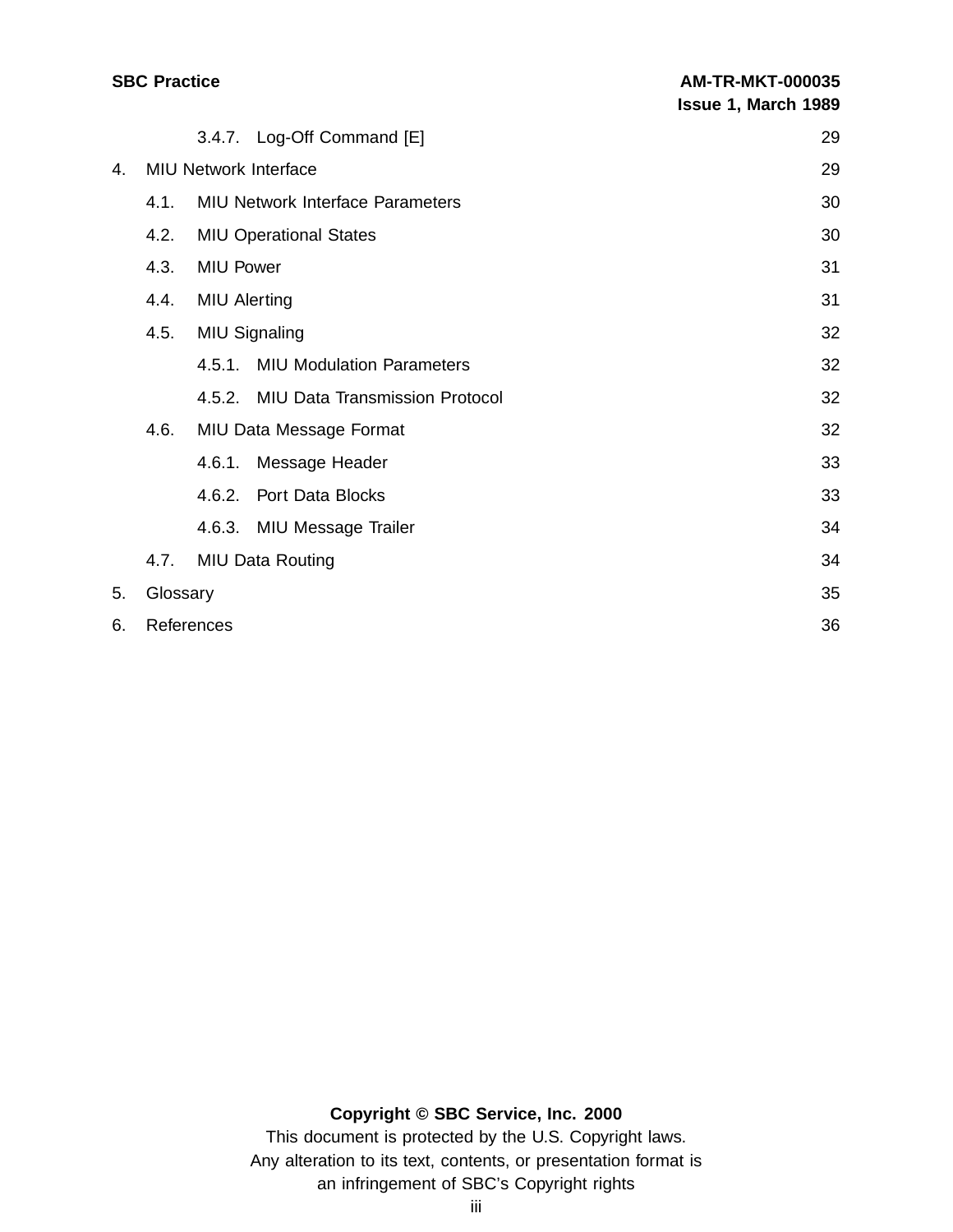## **Copyright © SBC Service, Inc. 2000**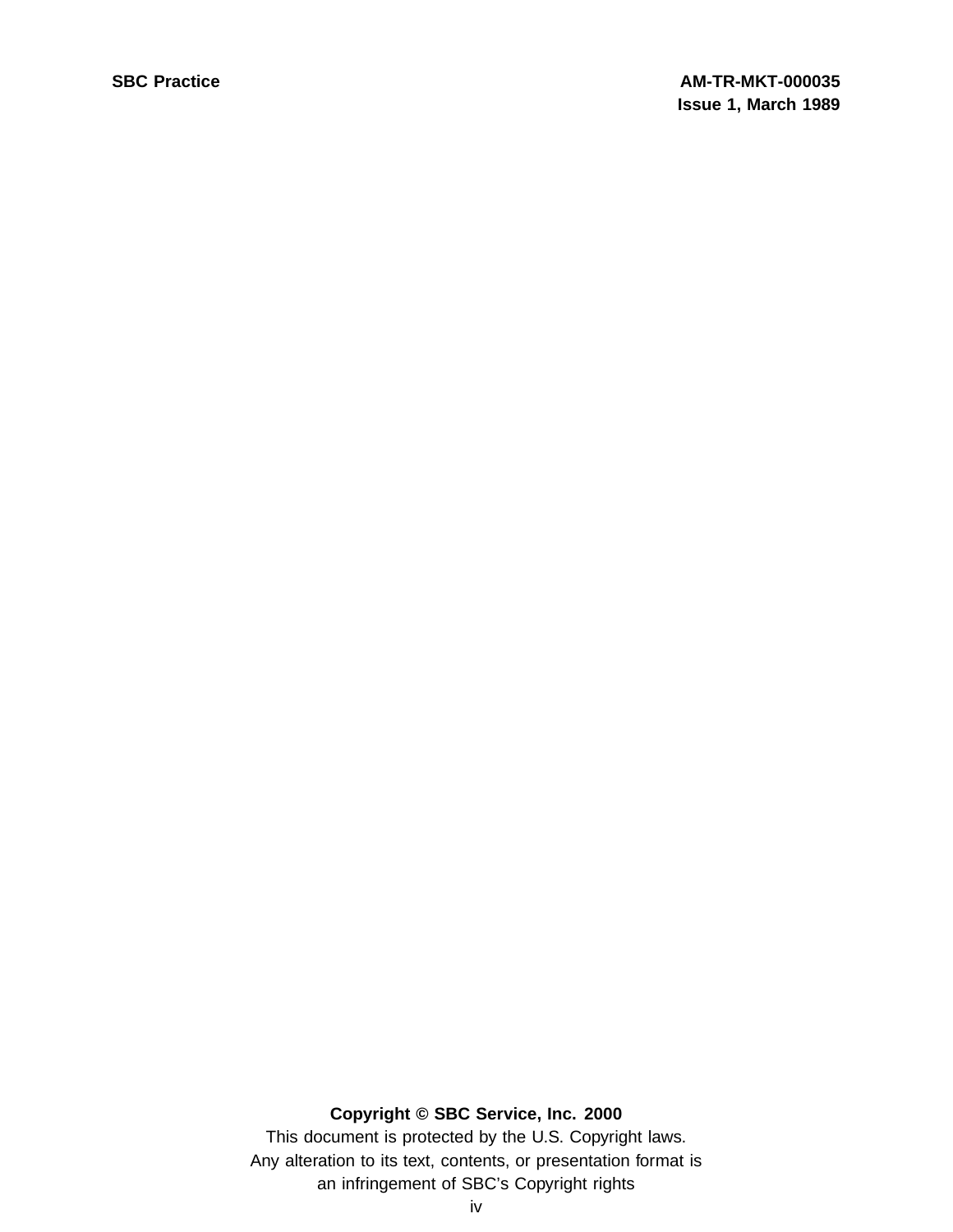## **TECHNICAL REFERENCE NOTICE**

This Technical Reference is published by Ameritech to inform the industry of the architecture and operation of Ameritech's automated utility meter reading service. It provides interface specifications and operating requirements as a guide for system users and vendors.

Ameritech reserves the right to revise this document for any reason, including but not limited to, conformity with standards promulgated by various agencies, utilization of advances in the state of the technical arts, or the reflection of changes in the design of any equipment, techniques or procedures described or referred to herein.

**AMERITECH MAKES NO REPRESENTATION OR WARRANTY, EXPRESS OR IMPLIED, WITH RESPECT TO THE SUFFICIENCY, ACCURACY, OR UTILITY OF ANY INFORMATION OR OPINION CONTAINED HEREIN. AMERITECH EXPRESSLY ADVISES THAT ANY USE OF OR RELIANCE UPON THIS TECHNICAL REFERENCE IS AT THE RISK OF THE USER AND THAT AMERITECH SHALL NOT BE LIABLE FOR ANY DAMAGE OR INJURY IN-CURRED BY ANY PERSON ARISING OUT OF THE SUFFICIENCY, ACCURACY, OR UTILITY OF ANY INFORMATION OR OPINION CONTAINED HEREIN.**

This document is not to be construed as a suggestion to any manufacturer to modify or change any of its products, nor does this document represent any commitment by Ameritech or any Ameritech Operating Company (AOC) to purchase any product, whether or not it provides the described characteristics.

Ameritech does not recommend products, and nothing contained herein is intended as a recommendation of any product to anyone.

Nothing contained herein shall be construed as conferring by implication, estoppel, or otherwise any license or right under any patent, whether or not the use of any information herein necessarily employs an invention of any existing or later issued patent.

Ameritech reserves the right not to offer any or all of these services and to withdraw any or all of them at any future time.

Document may be ordered from Ameritech by contacting the Document Order Center at (847) 248-4324.

#### **Copyright © SBC Service, Inc. 2000**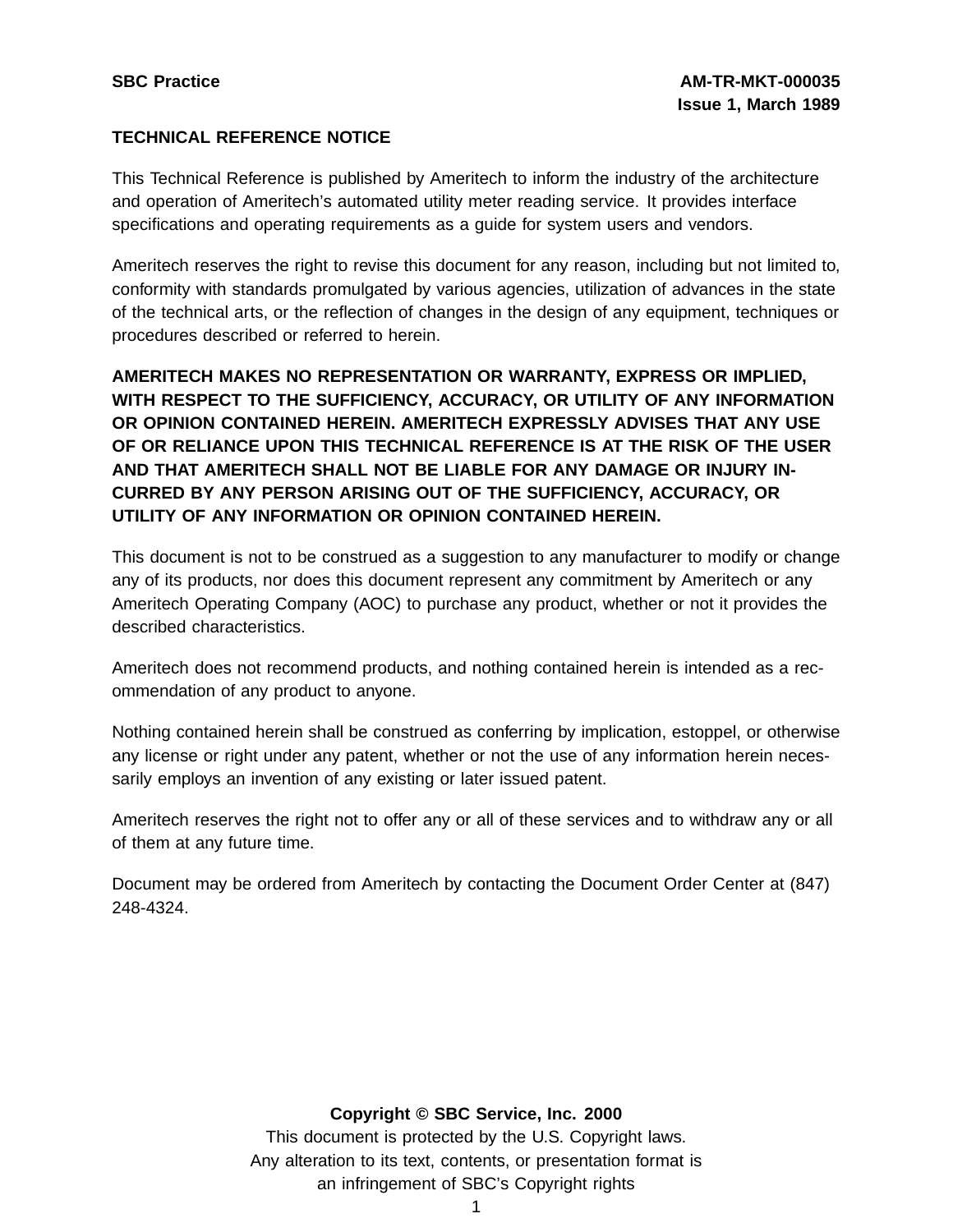## **Copyright © SBC Service, Inc. 2000**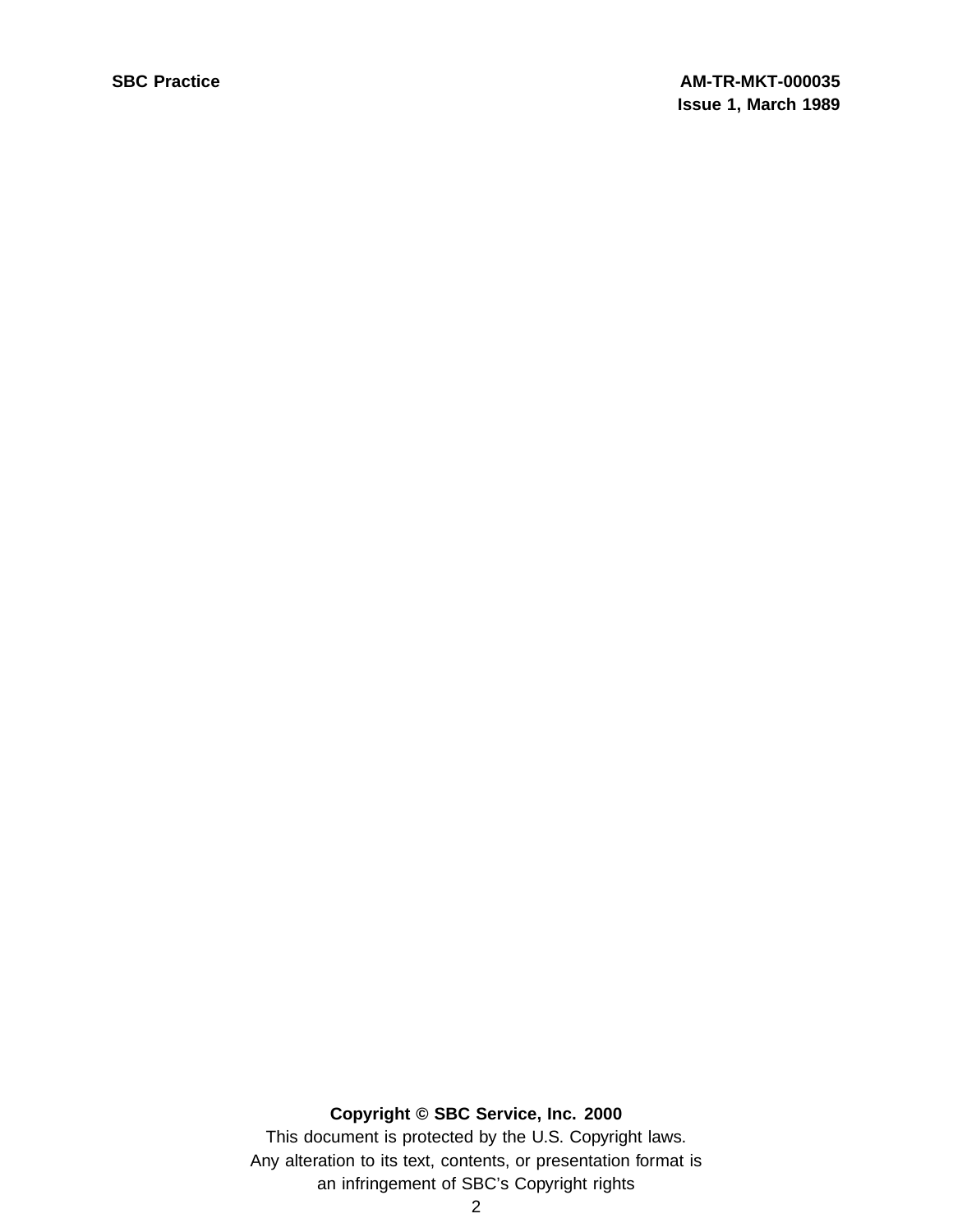## **1. General**

This document describes the interface specifications for the Ameritech Automatic Meter Reading (AMR) Service. Specifications are provided for two points of connection with the service, the utility user interface and the Meter Interface Unit (MIU) network interface.

## **1.1. AMR Service**

AMR Service permits utilities to collect meter reading data over the public switched telephone network. Using the service, computers operated by the utilities can directly communicate with CPE devices referred to as MIU's to collect reading data from encoded utility meters.

AMR Service is designed to operate over telephone facilities which provide for metallic access to subscriber loops furnishing analog voiceband telephone service (POTS or CENTREX). Digital Subscriber Lines (DSLs) and/or Integrated Services Digital Network (ISDN) are not compatible with AMR Service.

## **1.2. Change and Reissue**

Changed contents or reissued documents will be noted in this section.

## **2. AMR Service Description**

AMR Service provides access to a system which establishes a non-ringing low speed data communications path between the utility user and the customer premises. The utility user's interface to the system consists of a switched network connection between its system controller computer and central office based AMR Service Facilities (or ASF) which provide the communications path to the customer premises. The customer interface to the system consists of a connection between the Meter Interface Unit (or MIU) and the subscriber loop. Use of the service requires compatibility of the user utility's system controller with the ASF and compatibility of the MIU with the network including the ASF.

## **2.1. AMR Service System Components**

AMR Service utilizes five related system components.

- The System Controller is a computer usually located at a utility user's offices. The system controller maintains a database of information pertaining to the utility's customers including telephone numbers, types of MIU's and meters. The system controller is owned and operated by the utility user.
- An AMR application program running on the system controller initiates communications and controls the meter reading polling operations. Section 3, UTILITY

## **Copyright © SBC Service, Inc. 2000**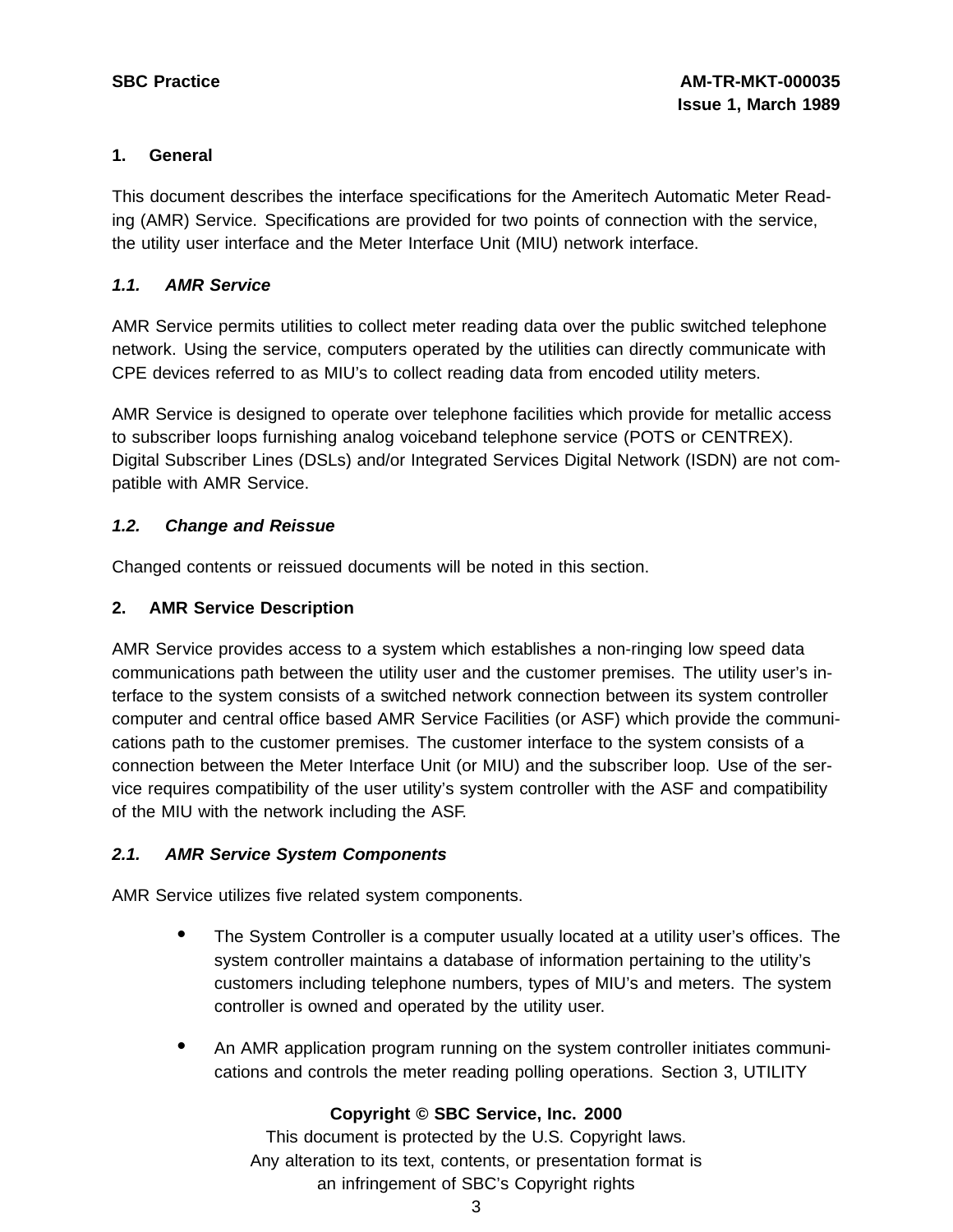USER INTERFACE, defines the sequence of commands to achieve customer loop access and collect the meter reading data. The AMR application program must be capable of detecting and resolving error and failure conditions which may occur within the system. The utility provides the AMR application program.

- An AMR Service Facility (ASF) consists of equipment located in an Ameritech Operating System (AOC) central office serving the meter reading sites. The AMR Service Facility responds to commands issued by the utility's system controller and provides the communication path to the Meter Interface Unit. The components of the AMR Service Facility are AOC property.
- The Meter Interface Unit (MIU) is the CPE interface between the network and the encoded utility meters. The MIU is connected to the subscriber loop tip and ring and does not interfere with normal customer telephone service. Section 4, MIU NETWORK INTERFACE, specifies the power and signaling compatibility requirements for connecting and operating the MIU with the network. The MIU is owned by the utility user or other service provider.
- Encoded utility meters convert the reading data to an electronic signal compatible with the MIU in accordance with the vendor's specifications. Meters and encoders are owned by the utility user or other service provider.

## **2.2. AMR Service System Operation**

AN AMR Service session is initiated by the utility user's system controller with a switched network call to an ASF. The system controller and ASF execute a log-on procedure. The system controller and the ASF then disconnect. Next, the ASF places a call back to the system controller which completes the log-on procedure. After the connection has been reestablished, the system controller issues setup commands to the ASF. Following the initial setup, the system controller commands the ASF to access MIUs one at a time. As the ASF successfully accesses each subscriber loop, an alerting tone is applied to the loop by the ASF to activate the MIU. The ASF permits this connection process to be achieved without ringing the customer's telephone. Upon activation, the MIU draws nominal off-hook current, interrogates the connected meters and transmits the data via the ASF to the system controller. The MIU returns to its on-hook idle state after transmitting the meter reading data message. The ASF in turn breaks the connection with the subscriber loop and is ready for another command from the system controller. A session is concluded when the system controller issues a log-off command to the ASF. During the access and reading process, the ASF monitors loop status and immedi-

# **Copyright © SBC Service, Inc. 2000**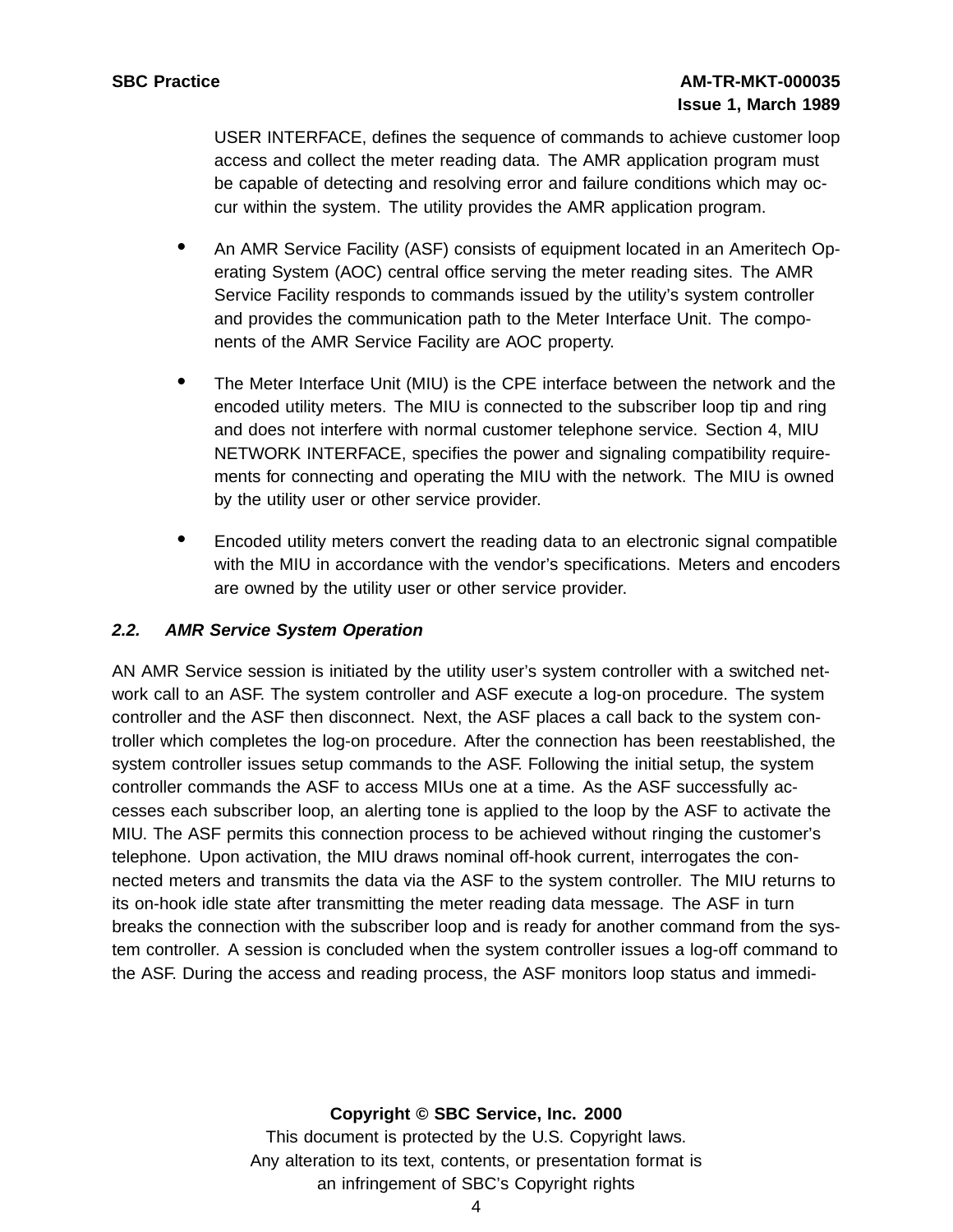ately releases the meter reading connection if the customer begins to place a call. The system does not interfere with normal customer use of telephone service.



FIG 2-1 AMR SERVICE SYSTEM OPERATION

## **3. Utility User Interface**

This section describes the interface through which utility users access and control the AMR Service Facility located in the central office serving the meter reading area. The interface consists of a data communications protocol used to communicate with the ASF and a set of

#### **Copyright © SBC Service, Inc. 2000**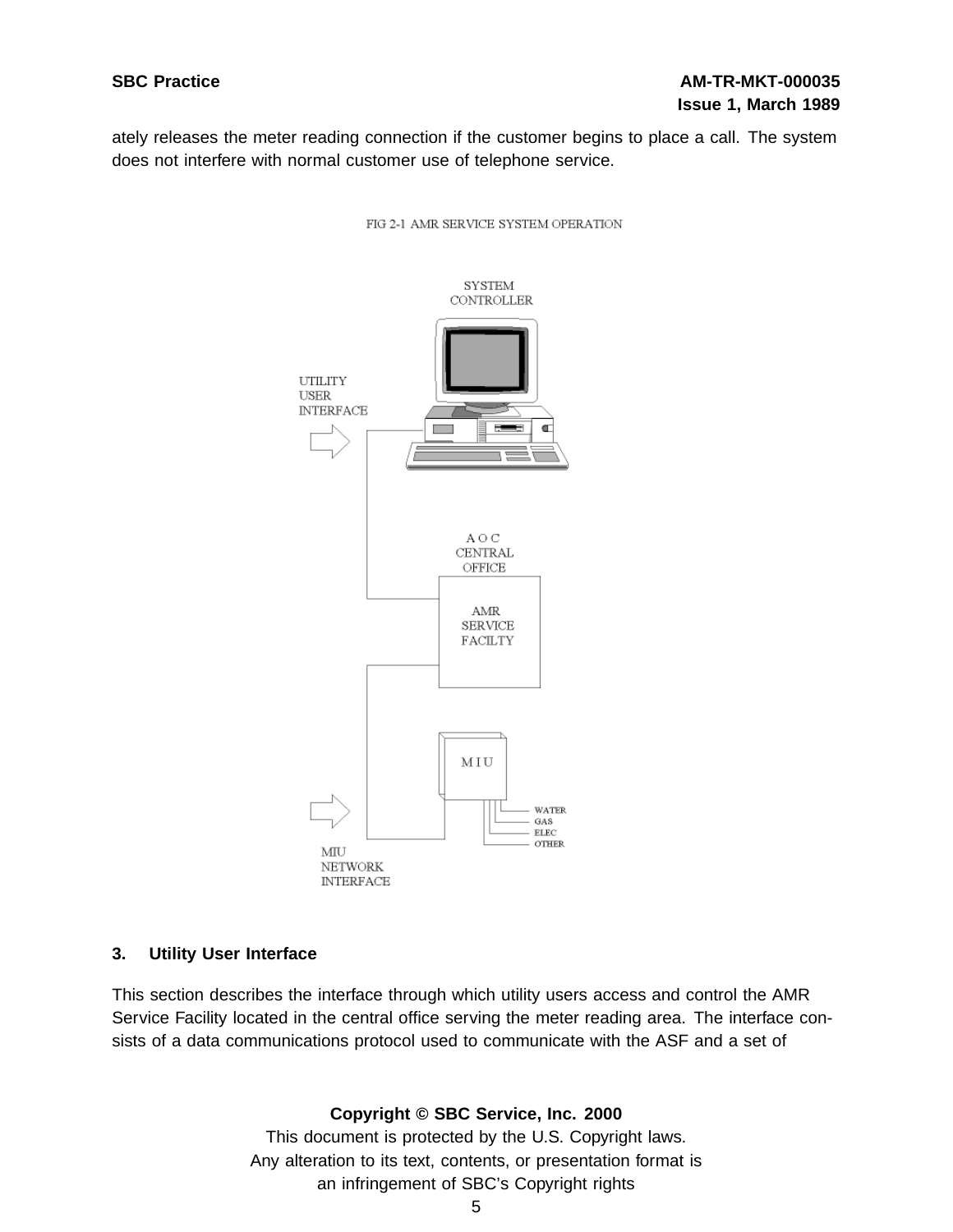commands to control the data collection process. The interface defined in this section permits a utility user to:

- 1. Initiate and terminate a meter reading session.
- 2. Set certain ASF operational parameters.
- 3. Acquire data messages from MIUs connected to subscriber telephone lines.
- 4. Obtain utility user usage data which is accumulated by the ASF.

## **3.1. Data Communications Protocol**

The utility user's system controller accesses and controls the ASF over the switched telephone network through a 103-type or 212A-type modem using a dial up connection.

Data communications between the utility user and the ASF is full-duplex, asynchronous, 300 bits-per-second or optionally 1200 bits-per-second if 212A-type modem capabilities are provided. Since the utility user application program communicates both with the ASF and the remote MIU, the speed selected for ASF command communications should match the speed of MIU data transmission.

Each data character consists of ten bits including one start bit, seven data bits encoded in ASCII, one even parity bit and one stop bit. The ASF does not echo received characters to the user.

If a valid command message is not received by the ASF over any two minute interval, the ASF will transmit the "G" character, terminate the user session, and disconnect.

If the ASF detects loss of modem carrier from the user for more than three seconds, the ASF will transmit the "G" character, terminate the user session, and disconnect.

## **3.2. ASF Command Protocol**

The command protocol consists of transmitting a command message from the utility user to the ASF. In turn, the ASF responds to the user by transmitting an affirmative (ACK) or negative (NAK) acknowledgment character.

## 3.2.1. ASF Command Message Format

Each command message transmitted by the user to the ASF must begin with the ASCII STX character and be terminated with the ETX character. A message length value, a command letter, optional command parameters, and a four digit CRC code are framed by the STX and ETX.

**Copyright © SBC Service, Inc. 2000**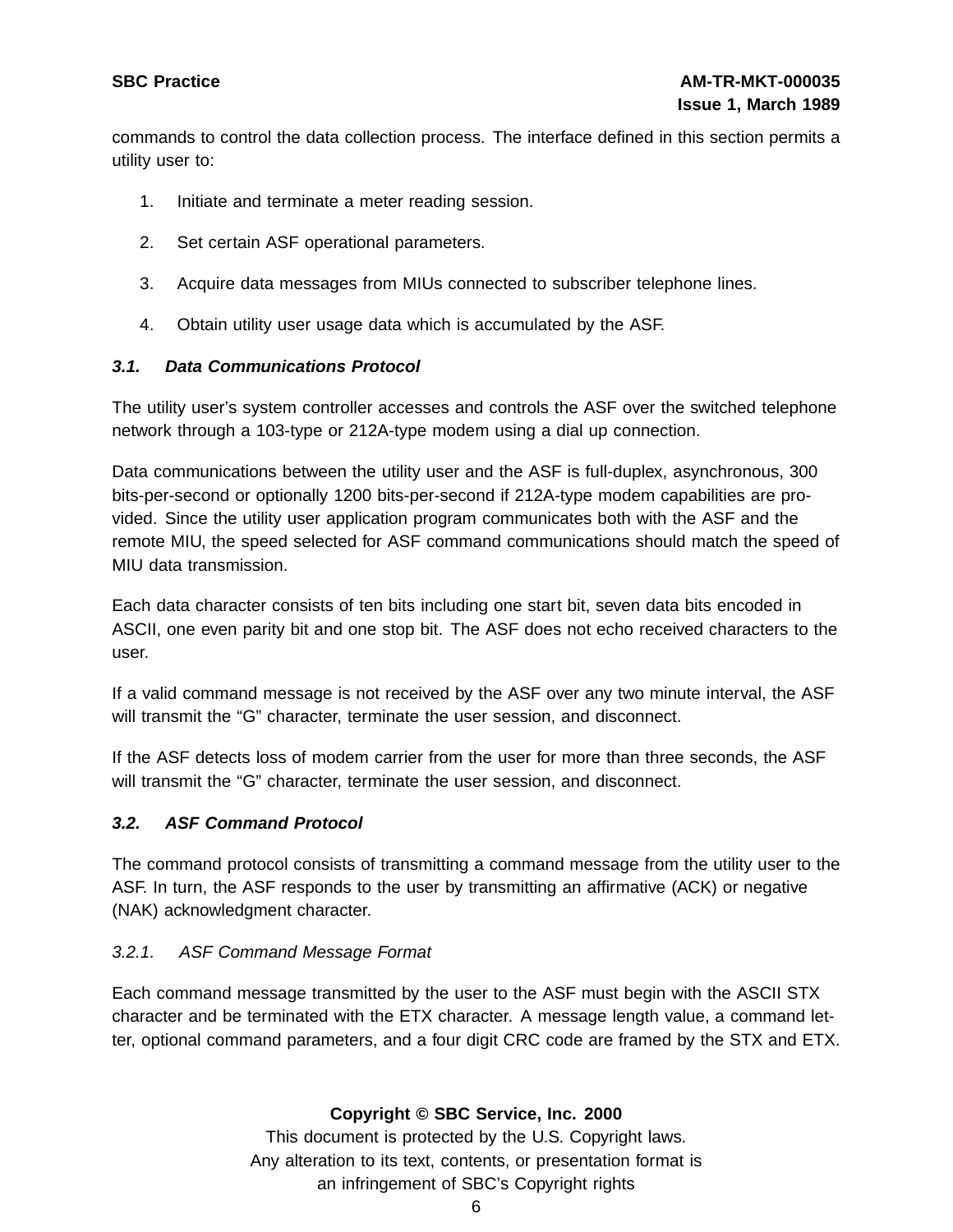|  | $\sim$<br>.<br>. . | Ή<br>FNG<br>. .<br>-- | ---<br>. .<br>-<br>או⊒וי<br>ᅩ | $  \sim$<br>D∆ R<br>`AME .<br>ERS<br>гJ. | $- - -$<br>.RL<br>בע<br> | ---<br>-<br>- 171 |
|--|--------------------|-----------------------|-------------------------------|------------------------------------------|--------------------------|-------------------|
|--|--------------------|-----------------------|-------------------------------|------------------------------------------|--------------------------|-------------------|

STX - ASCII start-of-text character = 02 decimal.

LENGTH - Two hexadecimal digits representing the number of characters in the message between (excluding) the length and the CRC code.

LETTER - One character identifying the ASF command.

PARAMETERS - An optional string of command parameters.

CRC - Four hexadecimal ASCII digits representing a sixteen bit cyclic redundancy check code.

ETX - ASCII end-of-text Character = 03 decimal.

3.2.2. ASF Command Message Acknowledgments

## **Affirmative Acknowledgment:**

<ACK> ASCII Acknowledge Character = 06 decimal.

This response indicates that the command message was received without error(s) by the ASF and that the command was valid.

## **Negative Acknowledgment:**

<NAK> ASCII Negative Acknowledge Character = 21 decimal.

This response indicates that either the command message as received contained a transmission error(s) or the command itself was not valid.

## 3.2.3. ASF Command Message Error Detection

Error detection for communications between the system controller and ASF is accomplished using 16-bit cyclic redundancy check (CRC). Error detection for MIU messages is described in Section 4.6.3, MIU Message Trailer. For processing MIU messages, the utility user's system controller software should be designed to support both CRC and checksum error detection as described in Section 4.

#### CRC Code Calculation and Transmission

The CCITT CRC standard polynomial  $X(16) + X(12) + X(5) + 1$  is used to generate the sixteen bit CRC code. The most significant digit of the CRC code is transmitted first.

## **Copyright © SBC Service, Inc. 2000**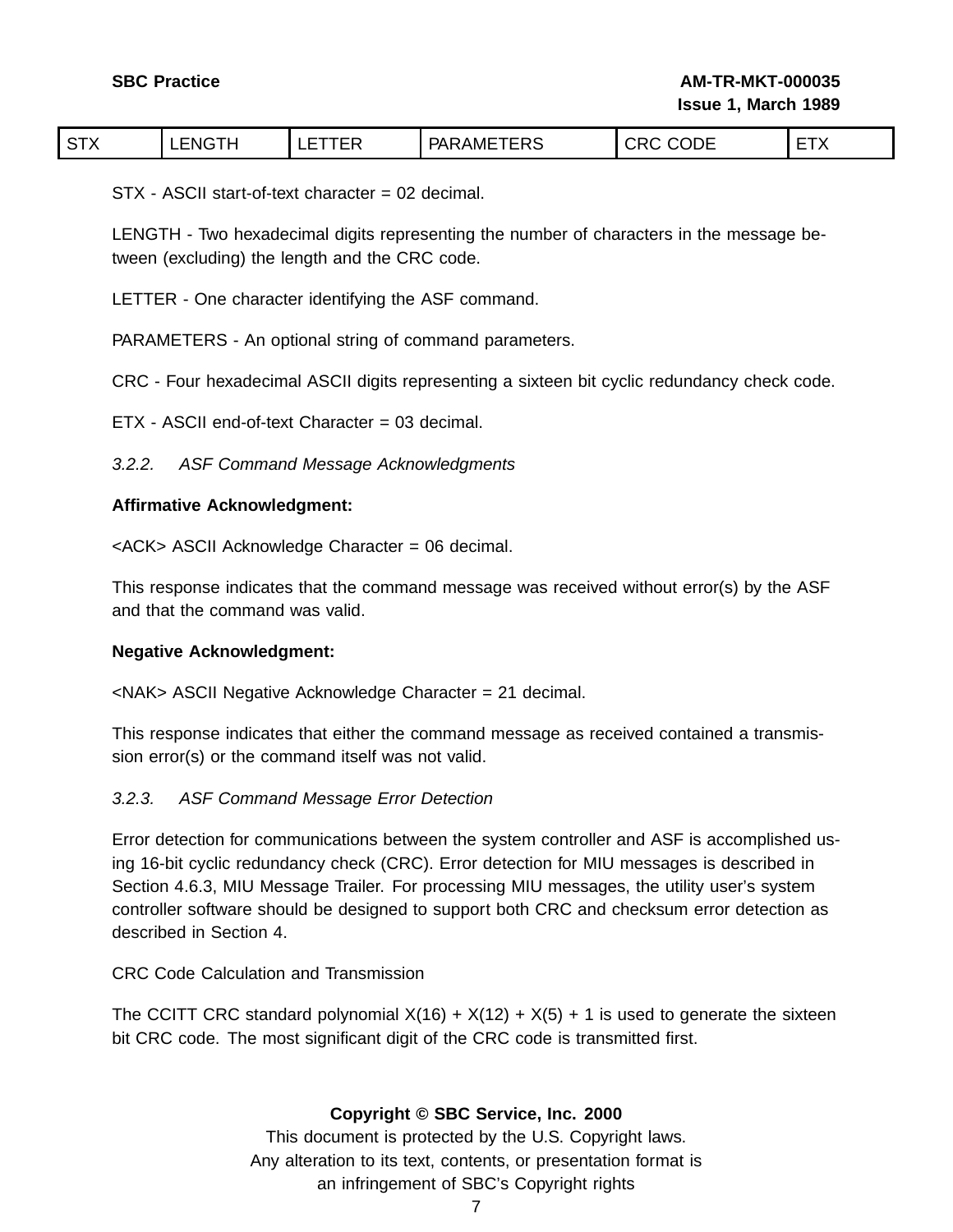The initial value of all CRC buffers and shift registers must be zero for each calculation of the CRC Code by the transmitter or receiver. The CRC code is developed from eight bit (the most significant bit is zero) ASCII values for all of the characters in the message between (excluding) the STX and the CRC code. Only seven bits for each character are transmitted. The even parity bit of each transmitted character is not included in the CRC calculation.

## 3.2.4. ASF Command Messages

The following table summarizes all of the ASF commands. Associated with each command name is a letter designation which also identifies the command. ASF commands are referred to by either the name or the letter enclosed by brackets, e.g., the Log-On command or [I]. A detailed description of each command is included in Section 3.4, ASF Command Set.

| ASF COMMAND SUMMARY TABLE |               |                                                                                              |  |
|---------------------------|---------------|----------------------------------------------------------------------------------------------|--|
| <b>COMMAND NAME</b>       | <b>LETTER</b> | <b>COMMAND FUNCTION</b>                                                                      |  |
| Log-On                    |               | Initiate utility user session                                                                |  |
| <b>Select Trunk</b>       | S             | Selects the ASF trunk to use.                                                                |  |
| Alert Tone                | A             | Selects the MIU alert frequency.                                                             |  |
| <b>Connect Time</b>       |               | Sets the max. MIU connect time.                                                              |  |
| <b>MIU Access</b>         |               | Sets the MIU telephone number, access and alert detect<br>methods, and interrogates the MIU. |  |
| Usage Data                |               | Send usage data to utility user.                                                             |  |
| Log-Off                   |               | Terminate utility user session.                                                              |  |

## **3.3. ASF Access and Control Procedures**

This section describes the procedures for a utility user to access and control the AMR Service Facility. There are six basic procedures to a meter reading session: ASF Log-On, ASF Set-Up, Next Command, MIU Access, Usage Data Request, and ASF Log-Off. A session overview is provided followed by a description and flowchart illustration for each of the basic procedures.

#### 3.3.1. Access Session Overview

The following example describes the procedure for conducting a typical meter reading session. Figures 3-1 through 3-6 illustrate the detailed sequence of events for each procedure. The complete command set is described in Section 3.4.

## **Copyright © SBC Service, Inc. 2000**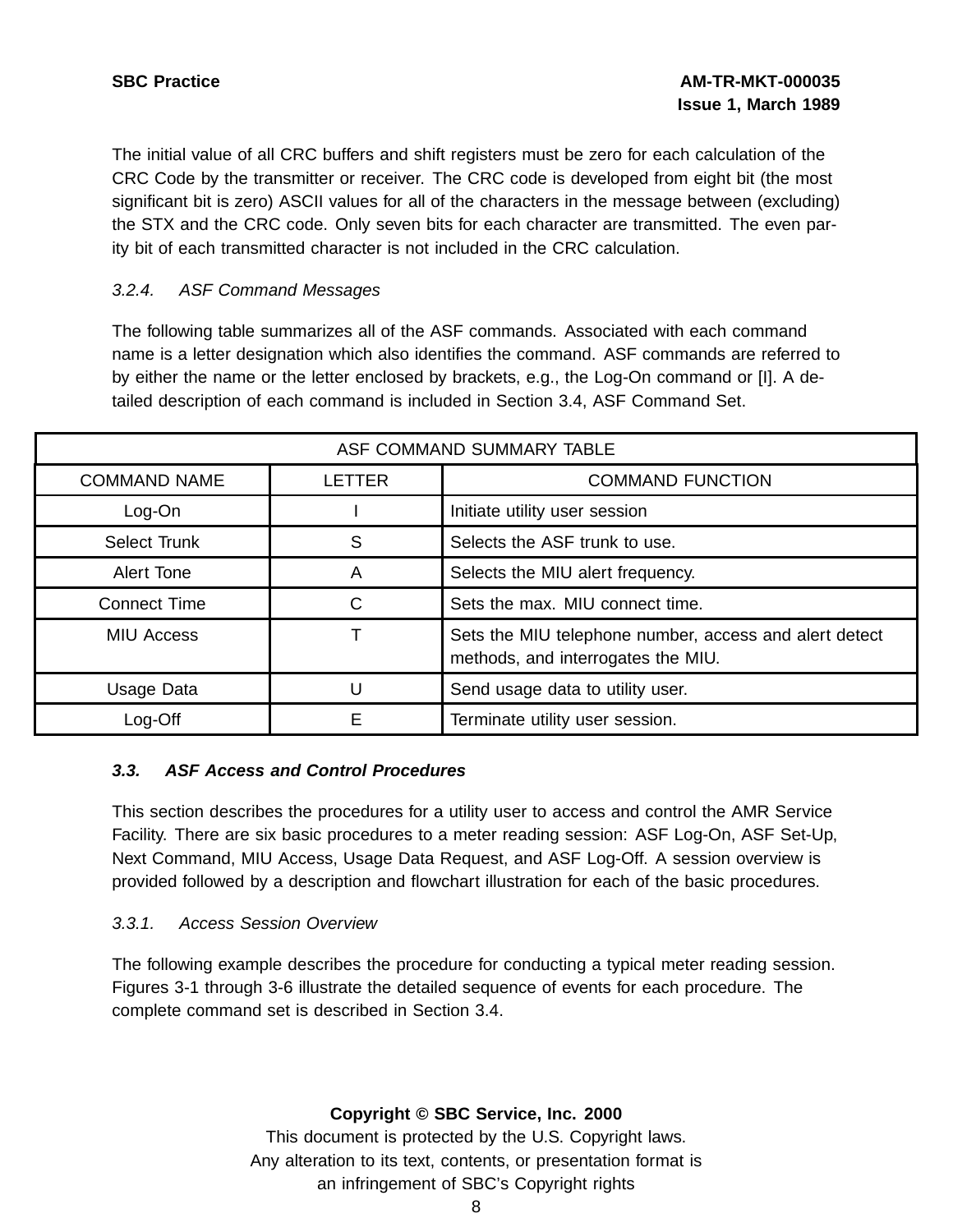| <b>STEP</b>    | <b>PROCEDURE</b>                                                                                                                                   |  |
|----------------|----------------------------------------------------------------------------------------------------------------------------------------------------|--|
| 1              | User calls the ASF.                                                                                                                                |  |
| $\overline{2}$ | ASF answers and waits for User Log-On.                                                                                                             |  |
| 3              | User sends Log-On Command [I].                                                                                                                     |  |
| 4              | ASF disconnects and calls the User back using the call-<br>back telephone number identified in the Log-On<br>Command.                              |  |
| 5              | User answers and waits for ASF Identification Message.                                                                                             |  |
| 6              | ASF sends the Identification Message.                                                                                                              |  |
| $\overline{7}$ | User sends Set-Up Commands to the ASF:                                                                                                             |  |
|                | Connect Time [C]<br>А.<br>Trunk Select [S]<br>В.                                                                                                   |  |
|                | Alert Tone [A]<br>C.                                                                                                                               |  |
| 8              | User sends MIU Access Command [T].                                                                                                                 |  |
| 9              | ASF accesses the requested subscriber line and alerts<br>the MIU or sends an Error Response to the User.                                           |  |
| 10             | The MIU transmits a data message to the User and re-<br>turns to the "idle" state.                                                                 |  |
| 11             | The ASF releases the subscriber line and sends the<br>"ENQ" character to the User when ready for the next<br>Command.                              |  |
| 12             | The User repeats Steps 8 through 11 until all required<br>MIUs have been accessed. Steps 7b and 7c are re-<br>peated only if changes are necessary |  |
| 13             | The User requests Usage Data if desired with the Usage<br>Data Command [U].                                                                        |  |
| 14             | The User terminates the ASF session with the Log-Off<br>Command [E].                                                                               |  |
| 15             | The ASF sends "ACK" then "G" and disconnects.                                                                                                      |  |

## **Copyright © SBC Service, Inc. 2000**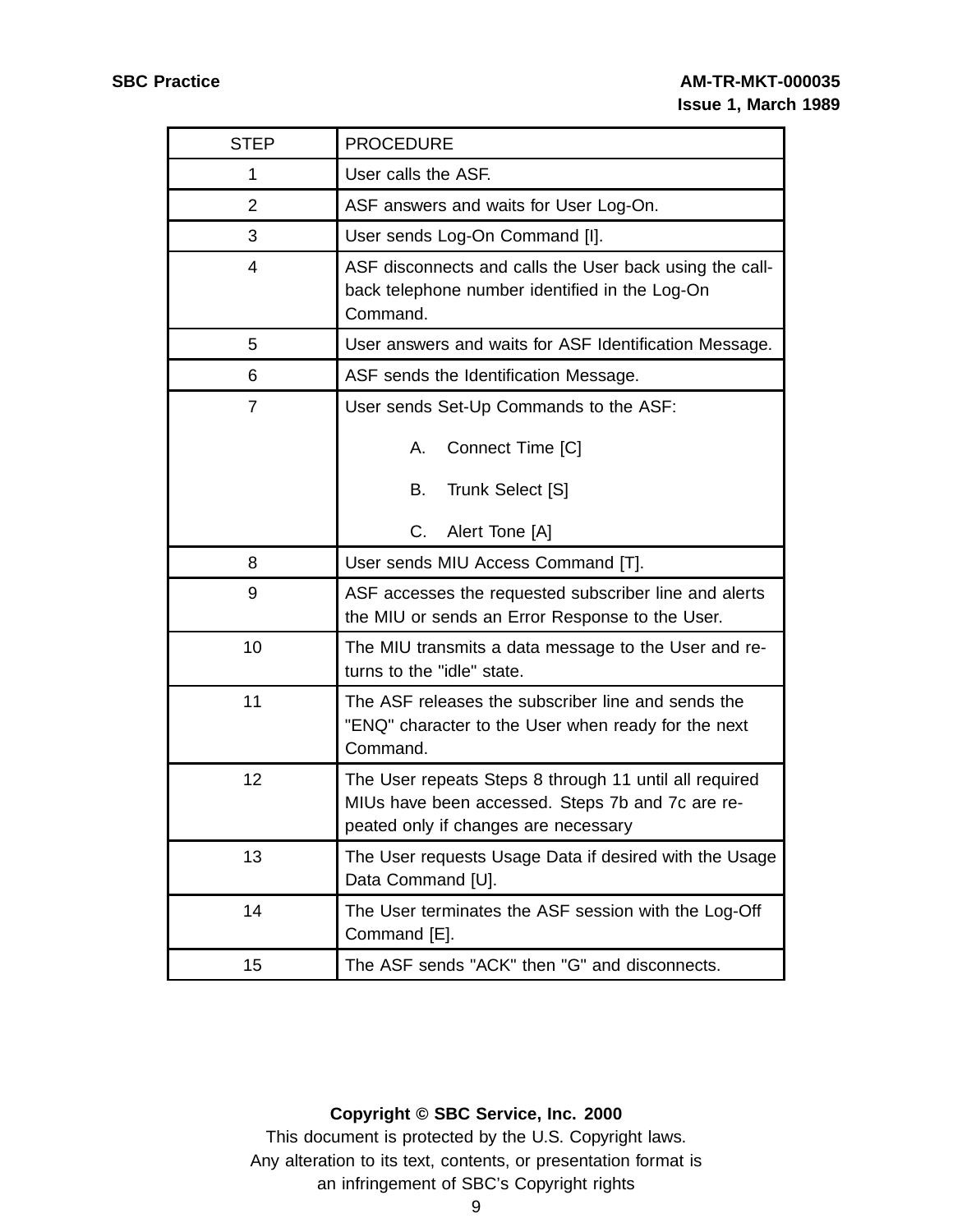## 3.3.2. ASF Log-On Procedure

The utility user system controller initiates an AMR session by placing a switched network call to the ASF. The user should allow up to 60 seconds for the ASF to answer. The ASF will answer the call after receiving two rings and, after a two second delay, the ASF returns a modem answer carrier signal to the user. After receiving the ASF modem carrier for at least 700 milliseconds, the user must return and maintain a modem originate carrier for at least 700 milliseconds. The user then transmits the log-on [I] command message to the ASF. The ASF must receive a valid log-on command from the user within 12 seconds after answering and the user is permitted only three log-on attempts during a call. The ASF will transmit the letter "G" and disconnect from the user if the log-on is unsuccessful.

The log-on command message includes a user identification number and a unique four digit passcode, assigned to the user by the AOC, which permits the ASF to identify the user. Associated with each assigned passcode within the ASF is a callback telephone number. After receiving and acknowledging a valid log-on message from the user, the ASF disconnects from the user and originates a call to the appropriate callback telephone number. The ASF allows 60 seconds for the user to answer the call-back.

The utility user answers the return call from the ASF after receiving one ring and, after a two second delay, returns a modem answer carrier to the ASF. After receiving the user carrier for at least 700 milliseconds, the ASF returns and maintains an originate modem carrier for at least 700 milliseconds.

Next, the ASF transmits its ASF identification message to the user. The ASF identification message is a five digit ASF identification number followed by the ASCII control code "ENQ" (decimal value 05). The identification number is assigned by the AOC and is unique for each ASF.

At this point, the utility user log-on procedure is complete and the AMR session is started.

#### **Copyright © SBC Service, Inc. 2000**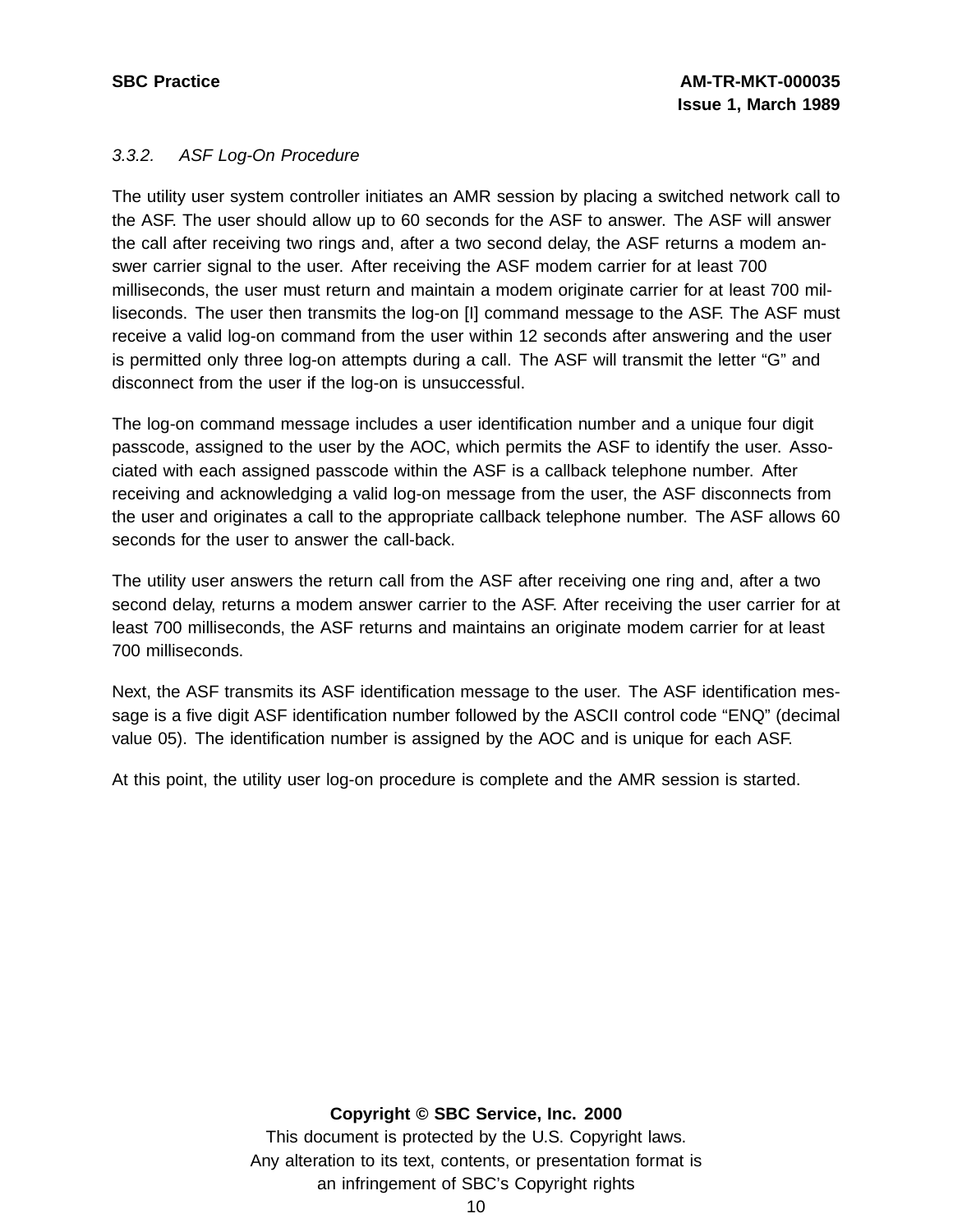.

.

## Figure 3-1 illustrates the ASF log-on procedure.



FIG 3-1(A) AMR SERVICE LOG-ON PROCEDURE

## **Copyright © SBC Service, Inc. 2000** This document is protected by the U.S. Copyright laws. Any alteration to its text, contents, or presentation format is

an infringement of SBC's Copyright rights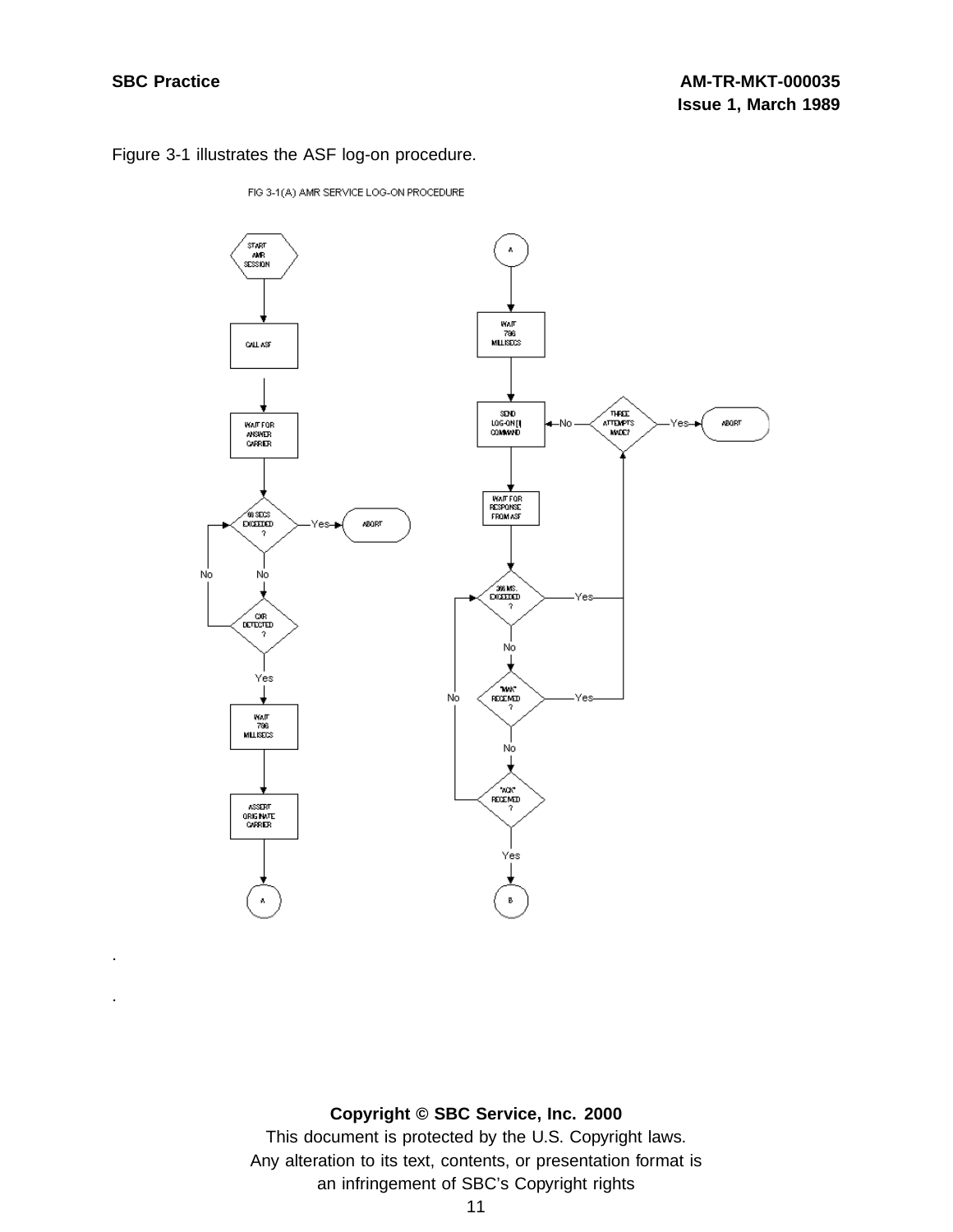.

FIG 3-1(B) AMR SERVICE LOG-ON PROCEDURE



<sup>3.3.3.</sup> ASF Set-Up Procedure

Before beginning meter reading operations, three ASF configuration parameters should be set by the user: the ASF trunk number, the MIU alert tone frequency, and the MIU connect time. These parameters are set using three corresponding ASF commands called "set-up" commands.

#### **Copyright © SBC Service, Inc. 2000**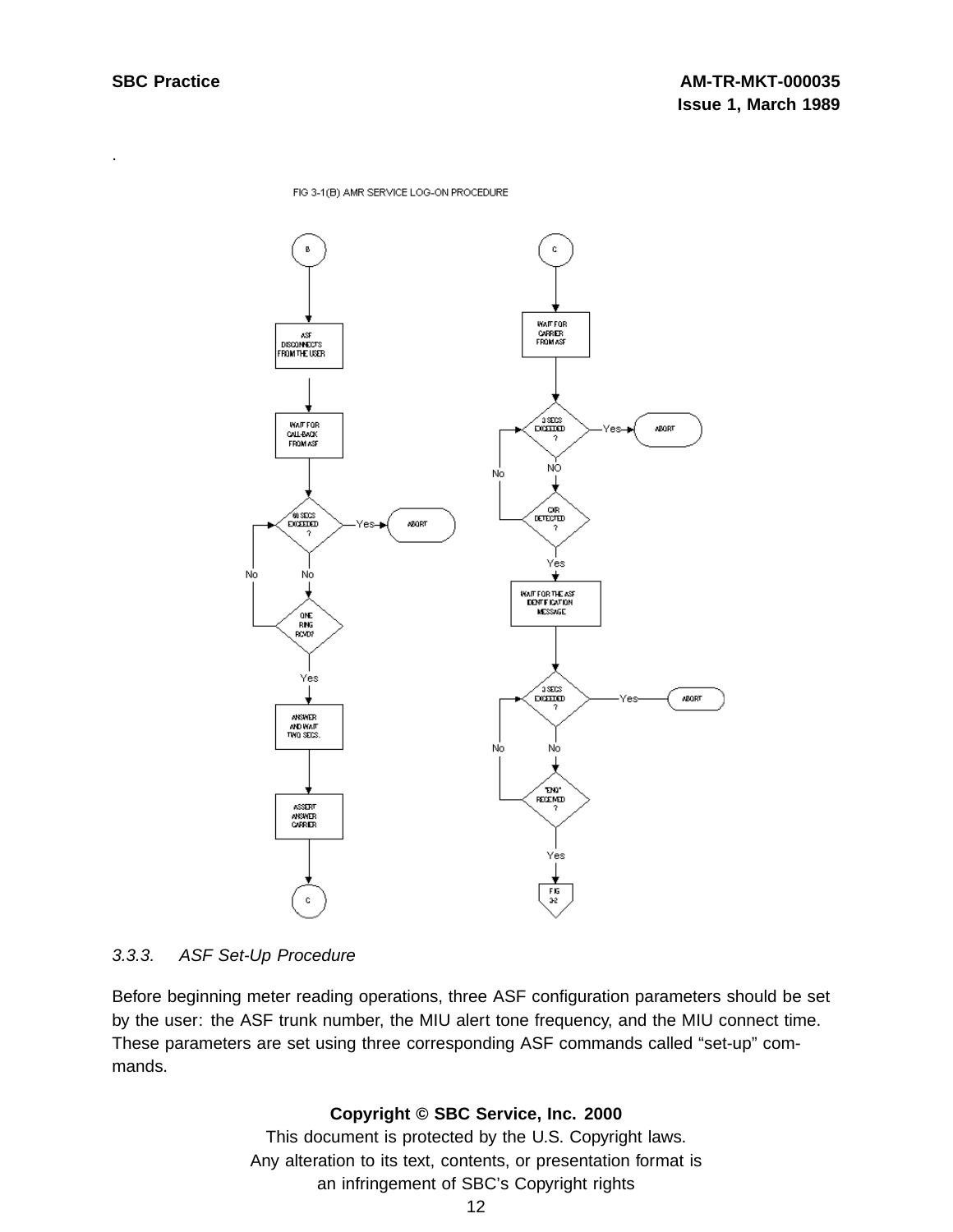The select trunk [S], alert tone [A], and connect time [C] ASF set-up commands are normally issued only once at the beginning of an AMR session, however, the user may reissue any of the commands at any time during a session to change a set-up parameter. These commands may be issued in any order. If any set-up command is not issued by the user, a default value for that configuration parameter is assigned by the ASF.

Select Trunk Command [S]

The select trunk command includes one parameter, the ASF trunk number, which is a single digit assigned by the AOD. The user sets the trunk number in the ASF by sending the select trunk set-up command.

Alert Tone Command [A]

Each MIU responds to one of thirteen possible alert tones. Section 4.4 includes a table of these frequencies. Each frequency is identified by an alphabetic character "A" through "K" and "M" and "Z." The user specifies which frequency the ASF will use with the alert tone set-up command.

Connect Time Command [C]

The connect time command sets the maximum time, in seconds, that the ASF will maintain the connection to a subscriber line after an MIU has been successfully alerted. This time can range in value from one second to 999 seconds and should be set to a value which slightly exceeds the maximum expected time for the MIU to acquire and transmit its message.

The connection to a subscriber line is normally terminated when the ASF detects that the MIU has disconnected. The connect time parameter sets an upper bound to the duration of the ASF connection should any condition prevent a normal termination.

Another configuration parameter, the connect time upper limit, is set up the AOC within the ASF. The connect time set by the user through the connect time command may not exceed the upper limit.

#### **Copyright © SBC Service, Inc. 2000**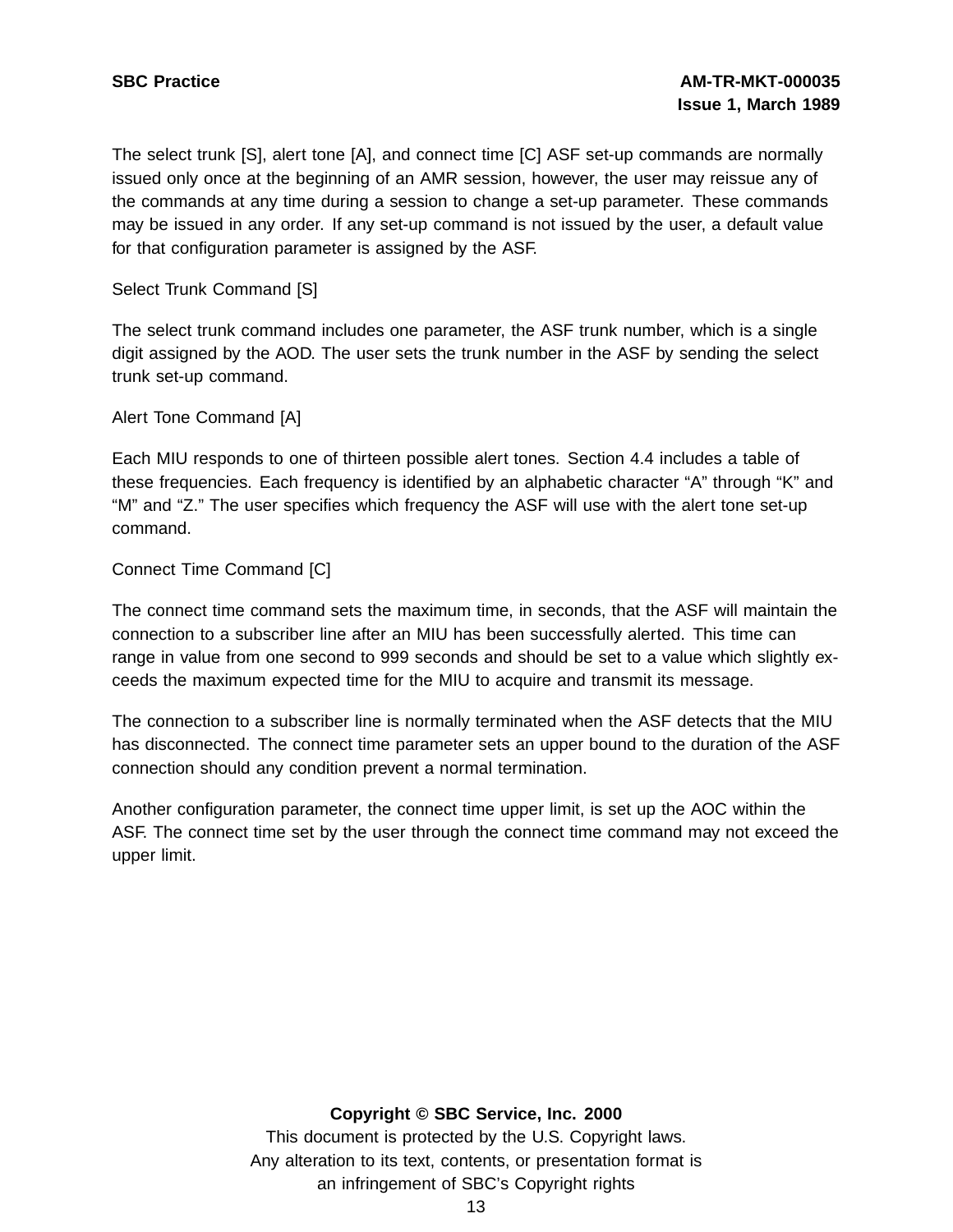Figure 3-2 illustrates the ASF set-up procedure.



3.3.4. Next Command Procedure

After completing the log-on procedure, the ASF is prepared to accept and respond to any of the other commands in the suite. Figure 3-3 depicts a depicts a decision tree which may be followed by the user after completing each procedure to select the next procedure.

## **Copyright © SBC Service, Inc. 2000**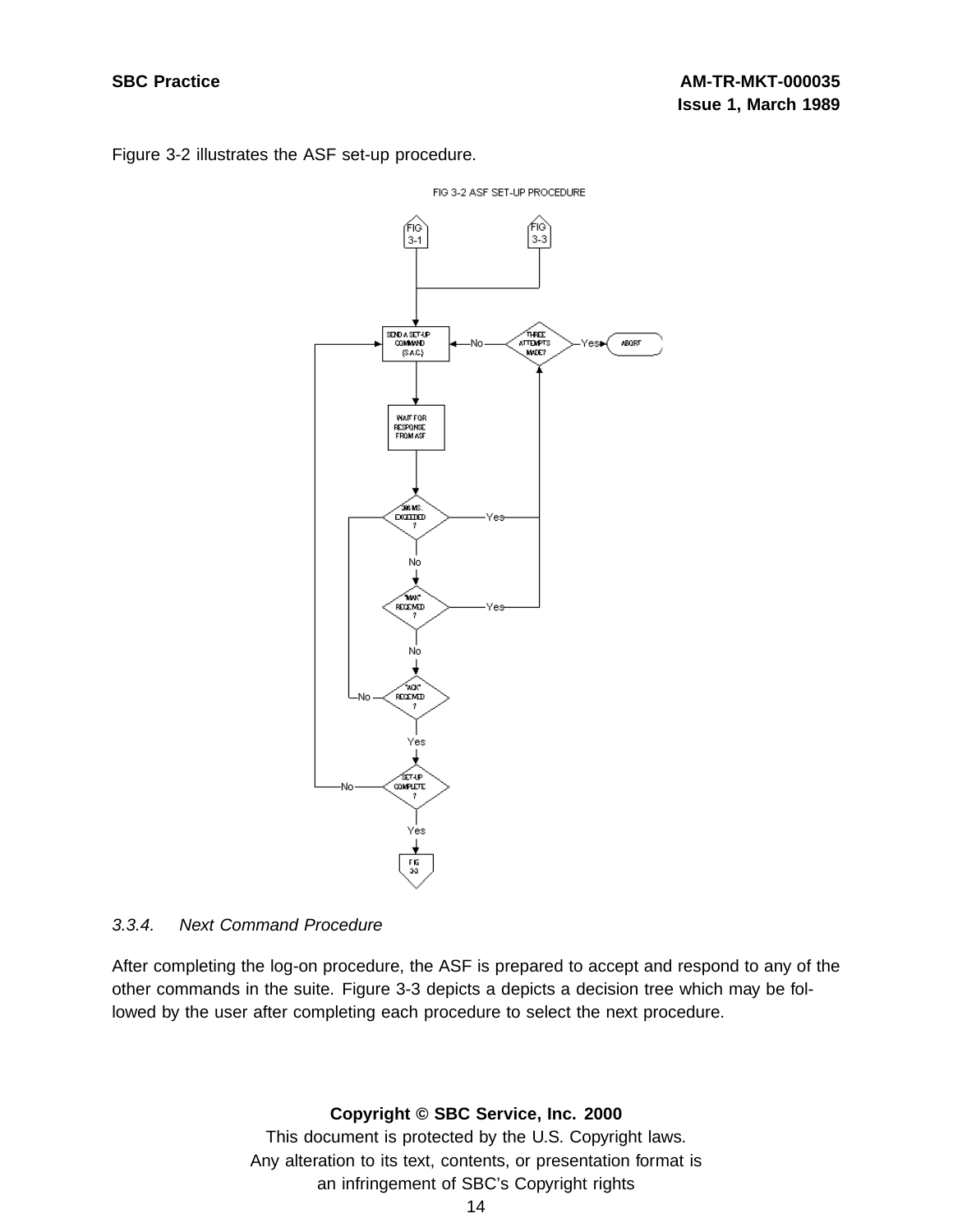Figure 3-3 illustrates the next command procedure.

FIG 3-3 NEXT COMMAND PROCEDURE



## 3.3.5. MIU Access Procedure

The MIU access procedure is followed for each MIU to be accessed during an AMR session. The procedure begins when the user issues the MIU access command to the ASF. As with all commands, the ASF will respond to the user with either the "ACK" or "NAK" acknowledgment character within 300 milliseconds.

The MIU access command includes two parameters which inform the ASF how to access the required subscriber line: the access method parameter and the seven digit subscriber telephone number.

#### Access Method Parameter

The access method parameter is a single digit from one to three. The value of this parameter specifies the MIU alert detection method to be used by the ASF and if metallic bypass is required to access the MIU.

## **Copyright © SBC Service, Inc. 2000**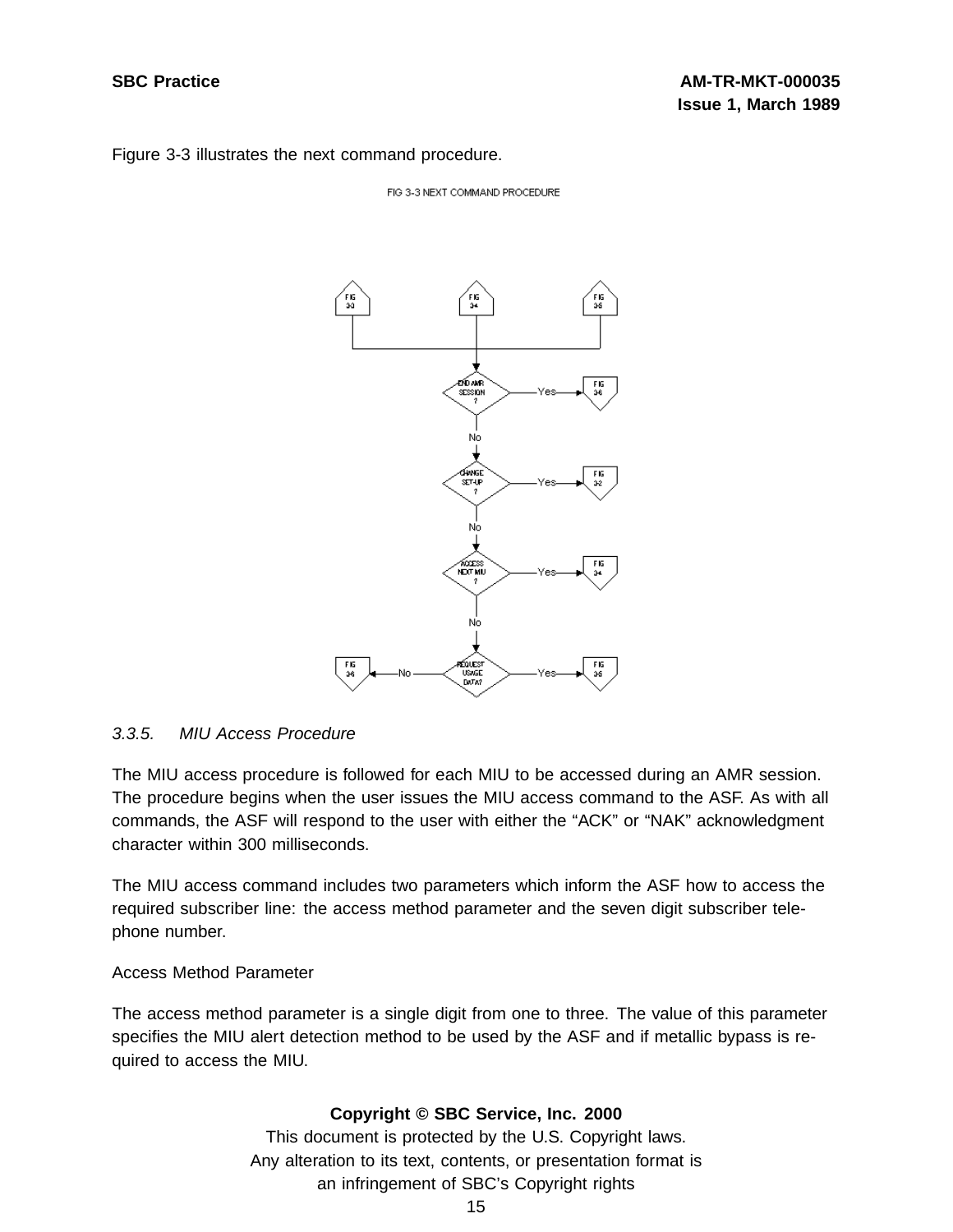Two methods may be used by the ASF to determine when an MIU has been successfully alerted: either MIU loop current or the MIU carrier signal. Metallic bypass is required when a subscriber line is not connected directly to a central office but is instead connected to a "pairgain" system.

Access Method

- <sup>O</sup> Alert Detection Method <sup>O</sup> Loop Current Metallic Bypass Not Required
- 1- Alert Detection Method <sup>O</sup> Loop Current Metallic Bypass Required
- <sup>2</sup> Alert Detection Method <sup>1</sup> MIU Carrier Metallic Bypass Not Required
- <sup>3</sup> Alert Detection Method <sup>1</sup> MIU Carrier Metallic Bypass Required

After receiving the MIU access command, the ASF attempts to Access the required subscriber line, alert the MIU, and forward the MIU message to the user. The time required to complete this process may vary from less than a second to twenty seconds or more depending upon several factors which include the telephone network configuration, the availability of the subscriber line, and the type and configuration of the MIU.

During the access procedure, the ASF transmits access progress status information to the user. This status information may indicate error conditions or normal access progress.

Successful Subscriber Line Access and MIU Alert

A successful subscriber line access and MIU alert causes the ASF to transmit the characters "FM" to the user where:

"F" indicates that the accessed subscriber line was found to be free (not busy), and "M" indicates that the MIU was successfully alerted by the ASF.

The MIU data message follows shortly after transmission of the "FM". However, a brief interruption of modem carrier to the user characteristically occurs which may also result in the reception of one or more spurious characters by the user. There may be a similar interruption at the conclusion of MIU data transmission. Spurious characters resulting from these interruptions must be "trapped" and eliminated by user software. The transmission of the MIU data message must conclude before the expiration of the connect time.

Following a successful MIU alert, indicated by transmission of the "FM" character sequence by the ASF to the user, the ASF permits any data received from the user to pass transparently to the alerted MIU until subscriber line access is terminated.

## **Copyright © SBC Service, Inc. 2000**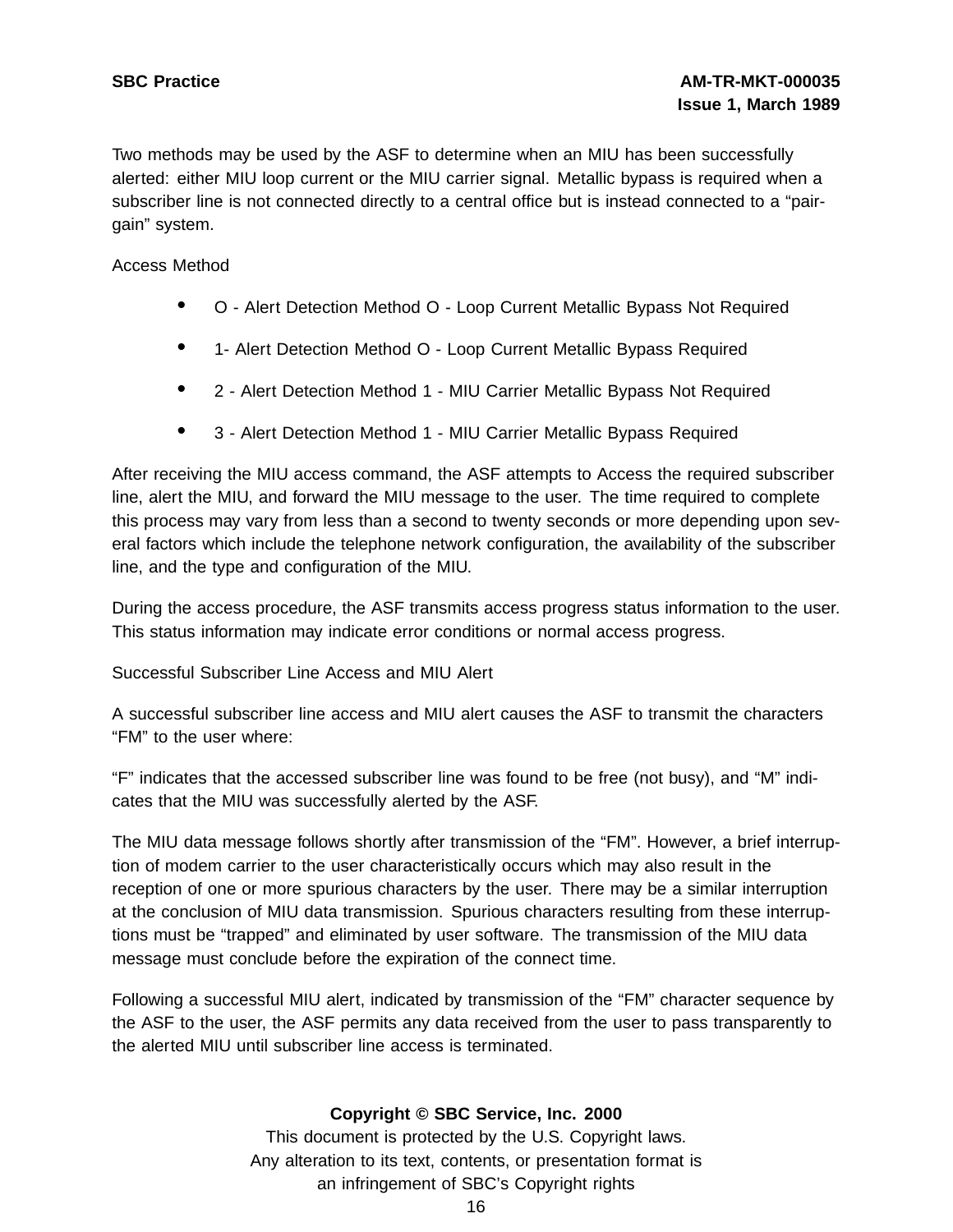At the conclusion of the MIU message and after the connection to the line is released, the ASF transmits the ASCII control code "ENQ" (decimal 05) to the user to indicate that the ASF is ready to receive the next command. The "ENQ" character is transmitted not more than one second after access termination.

Subscriber Line Access Termination

Access to the subscriber line is terminated by the ASF when one of the following occurs:

- A. The ASF determines that the MIU is no longer "alerted" as defined in Section 4.
- B. The Connect Time is exceeded.
- C. The ASF detects a loss of received modem carrier from the user for at least 1500 milliseconds.
- D. The ASF detects an increase in loop current of 20 mA, or more which is interpreted as a telephone call being initiated by the subscriber.

In the event that subscriber line access has been terminated by the user through interruption of modem carrier, the ASF transmits the "ENQ" character within 700 to 1700 milliseconds after modem carrier is restored by the user.

Unsuccessful Subscriber Line Access or MIU Alert

An unsuccessful subscriber line access or MIU alert causes the ASF to transmit one of seven error responses to the user:

Subscriber Line Access Error Status Responses

- "B" Subscriber line is busy
- "D" Subscriber line is disconnected (intercept)
- "R" Switching system resources unavailable (reorder)
- "X" ASF error condition
- "FI" Long-Term subscriber line off-hook disconnect
- "FN" MIU failed to alert within 4 seconds (no MIU response)
- "FE" MIU message error

#### **Copyright © SBC Service, Inc. 2000**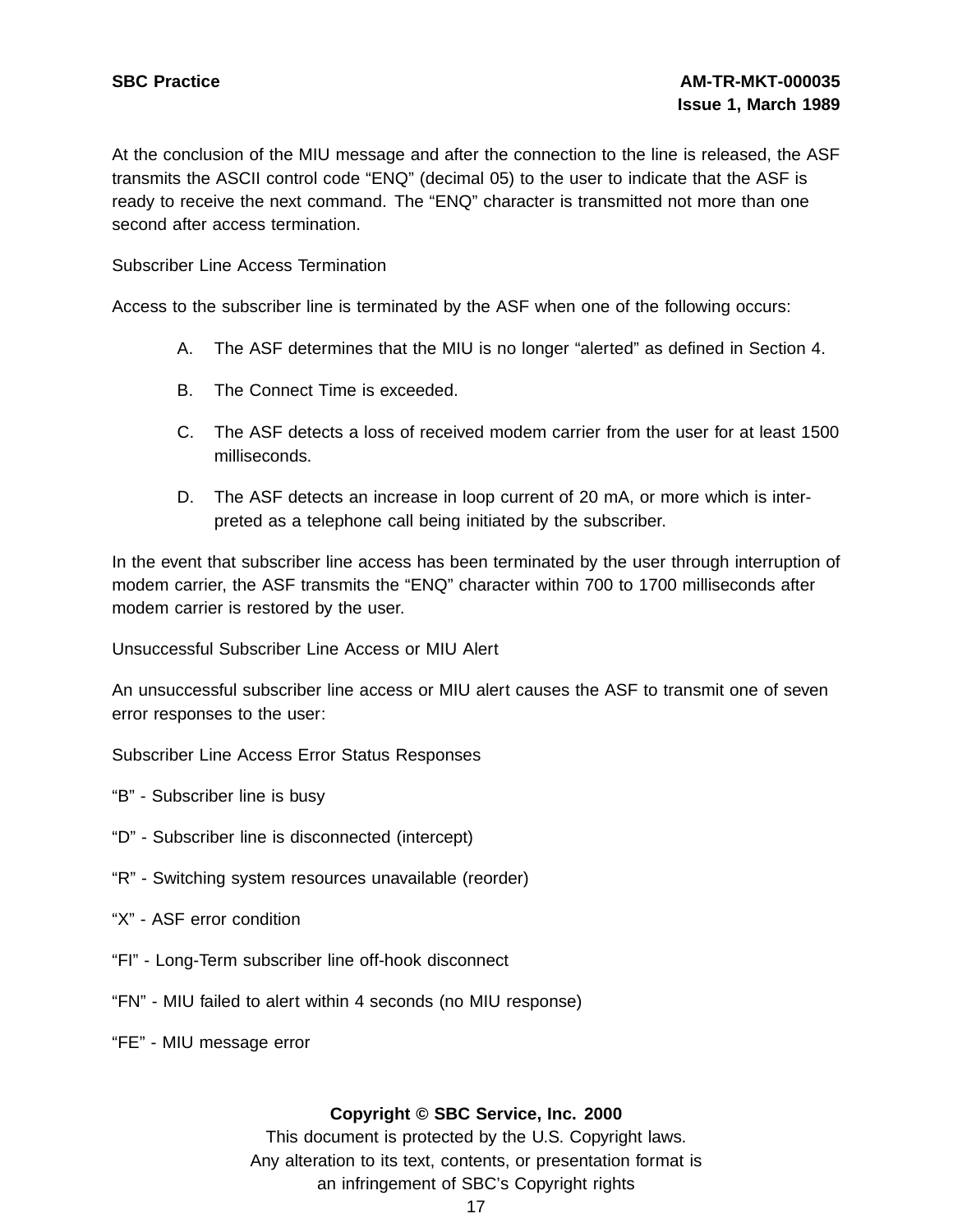The "B", "D", "R", "X", or "F" character is transmitted not more than 30 seconds after the "ACK" character was sent.

The "FE" error status response is used when the MIU data routing feature is enabled (see below). This error response is sent by the ASF to the user when an error is detected in the MIU message which prevents proper routing of the MIU data, e.g., message format error(s), transmission error, etc.

After transmission of the error status response and release of the connection to the subscriber line (if required), the ASF transmits the ASCII control code "ENQ" (decimal 05) to the user to indicate that the ASF is ready to receive the next command. The "ENQ" character is transmitted not more than one second after access termination.

### MIU Data Routing

The ASF is capable of routing only designated portions of MIU data messages to a given user. This capability, called the MIU data routing feature, permits the ASF to send to the user only the MIU message header and MIU port data blocks which are addressed to that user. Refer to Section 4 for the complete description of MIU data routing. The AOC designates in the ASF which users have selected the MIU data routing feature.

### MIU Message Error Detection

As described in Section 4, both cyclic redundancy check (CRC) and checksum error detection techniques are supported for the MIU. The error detection technique employed by a given MIU is user end-to-end, i.e., from the MIU to or through the ASF and finally to the utility user. For processing MIU messages, the utility user's system controller software should be designed to support both the CRC and checksum error detection techniques.

#### **Copyright © SBC Service, Inc. 2000**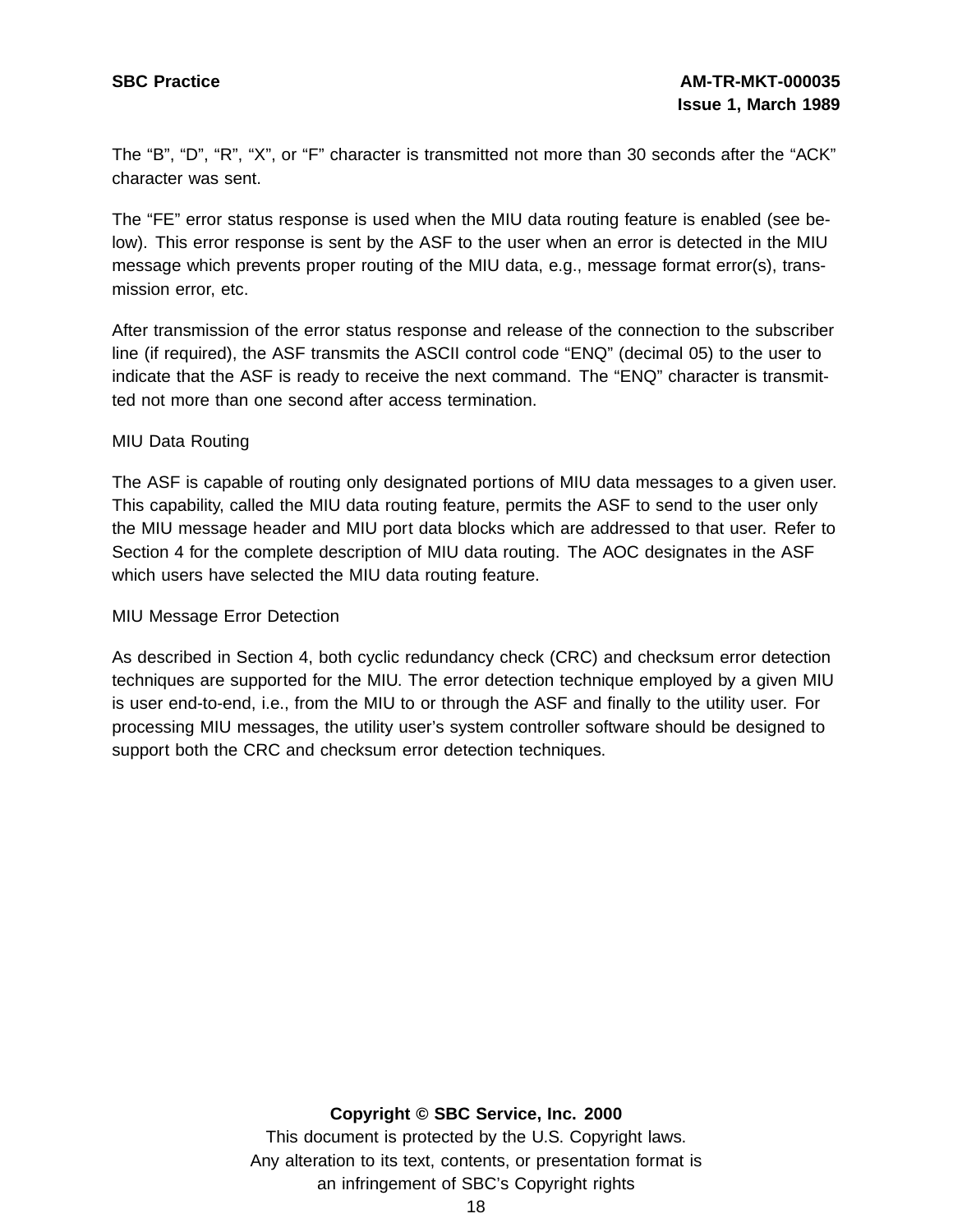Figure 3-4 illustrates the MIU access procedure.



FIG 3-4 MIU ACCESS PROCEDURE

## 3.3.6. Usage Data Request Procedure

The ASF maintains a record of AMR Service usage data which is available to the user on demand through the usage command. This usage data is continuously accumulated for each user and retained by the ASF until specifically cleared by the AOC. Usage data is accumulated for up to four daily time intervals and includes:

## **Copyright © SBC Service, Inc. 2000**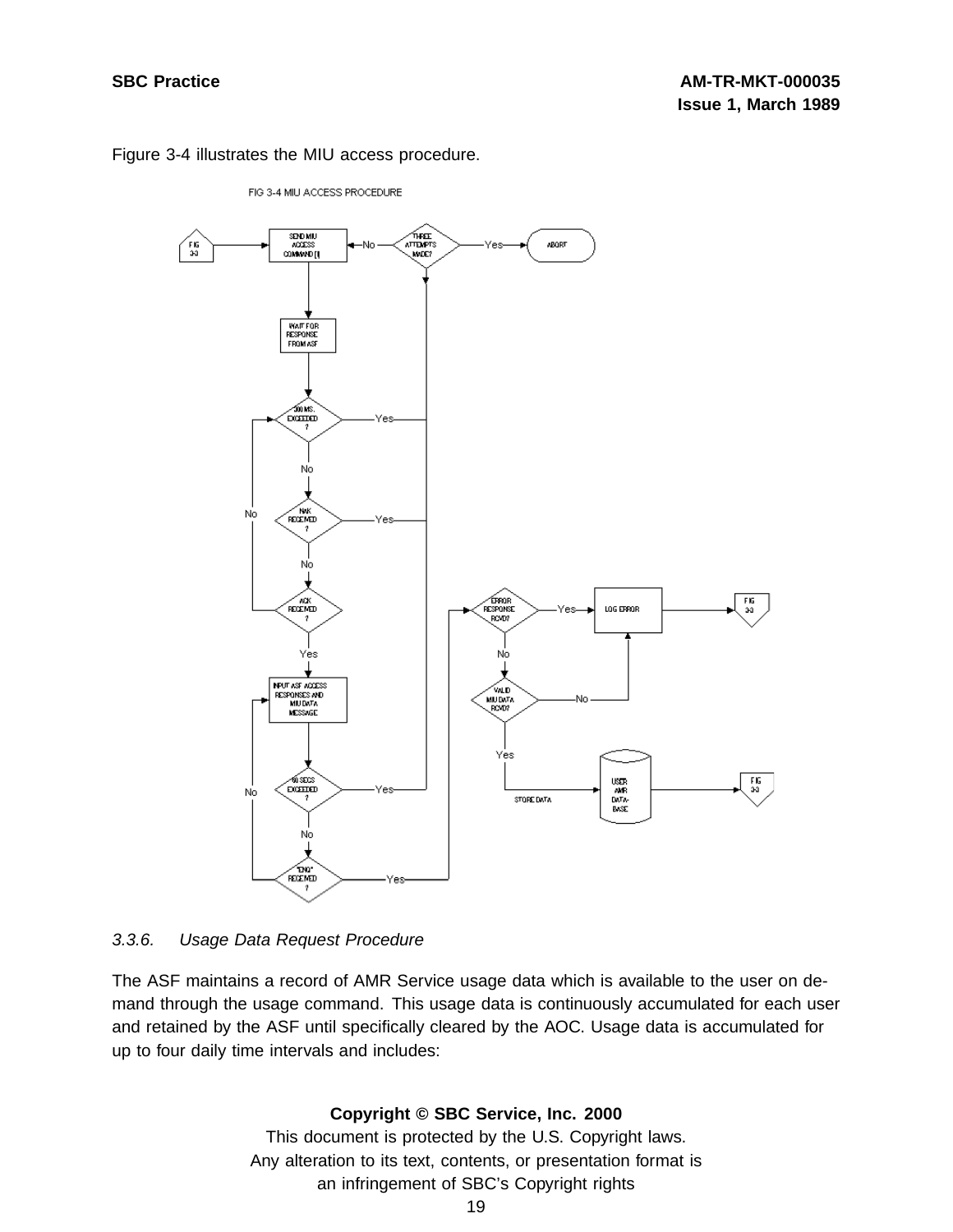- 1. The total ASF access time accumulated from each AMR session, measured from transmission of the ASF identification message to the user at log=on to disconnection from the user at log-off.
- 2. The total accumulated MIU connect time from each AMR session, measured from each successful MIU alert to the release of the subscriber line of each MIU.
- 3. The total number of successful MIU alerts.
- 4. The total number of subscriber line access attempts.

The usage data is normally requested by the user at the conclusion of the AMR session, but may be requested at any time following log-on. To request the ASF to transmit the usage data message, the user issues the usage command. The format and contents of the usage data message are described in Section 3.4.7.

#### **Copyright © SBC Service, Inc. 2000**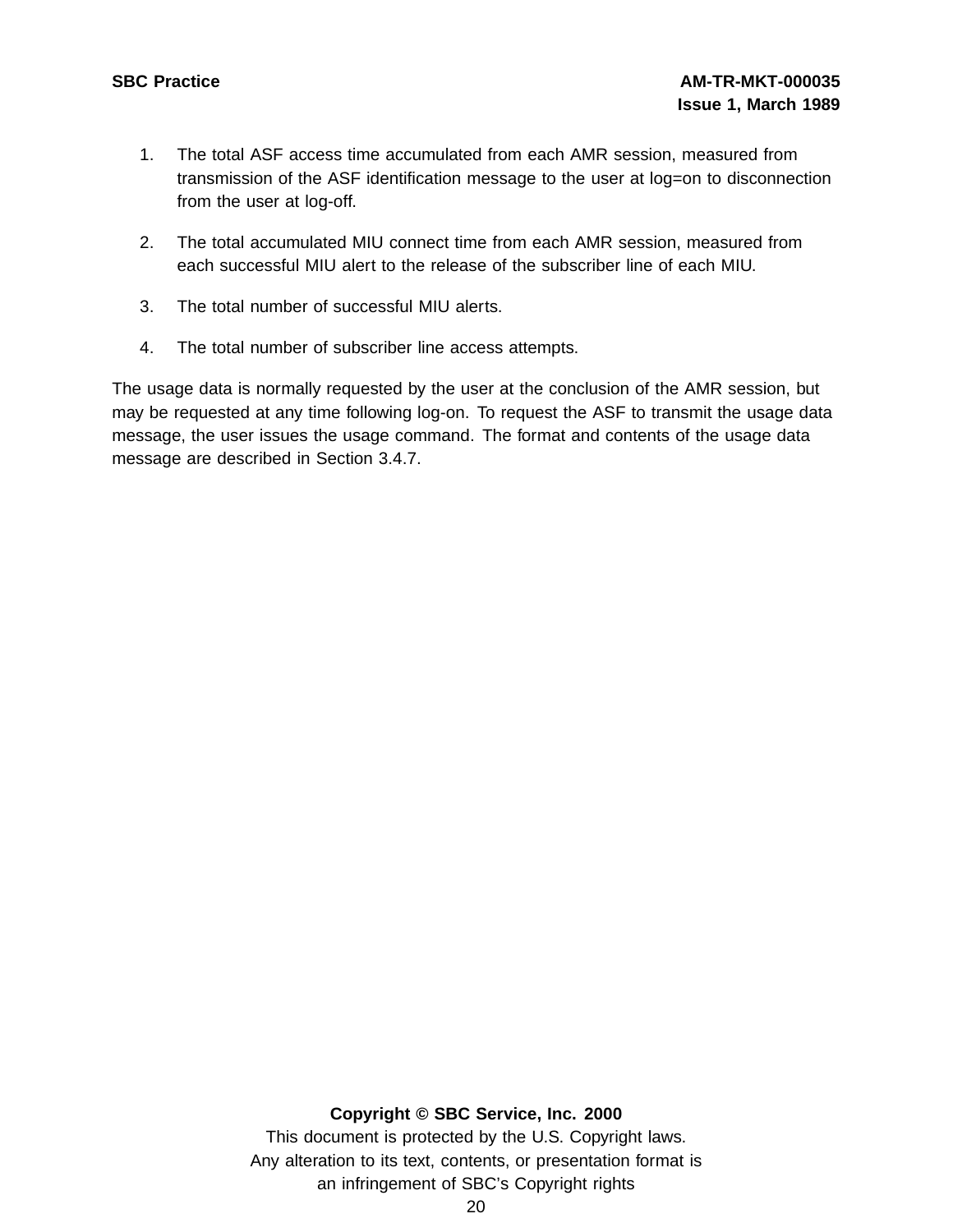Figure 3-5 illustrates the usage data request procedure.

FIGURE 3-5 USAGE DATA REQUEST PROCEDURE



#### 3.3.7. ASF Log-Off Procedure

The log-off command terminates the AMR session with the ASF. After receiving a valid log-off command from the user, the ASF transmits the affirmative acknowledgment character "ACK" followed by the letter "G" and then disconnects from the user.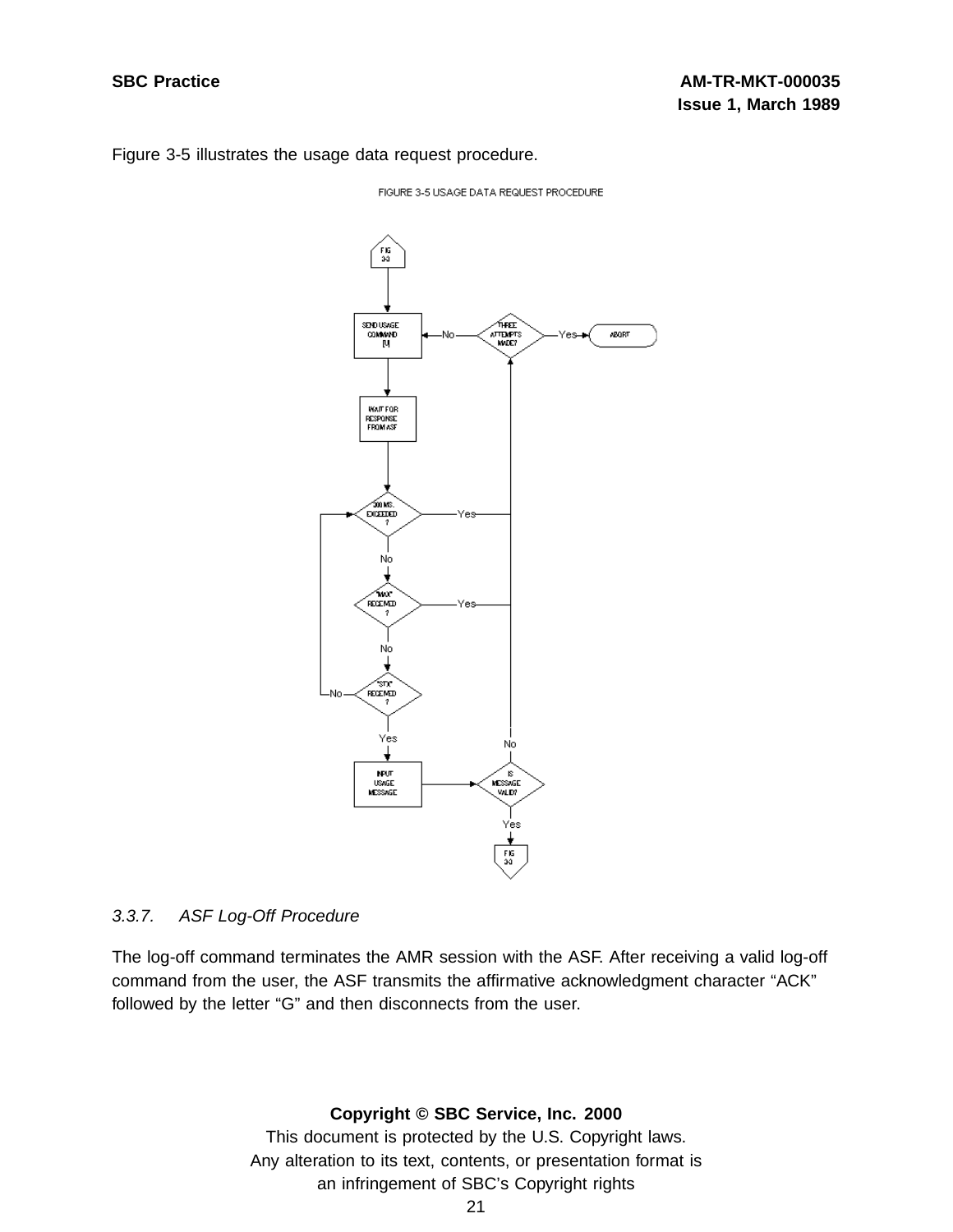Figure 3-6 illustrates the log-off procedure.

#### FIG 3-6 AMR SERVICE LOG-OFF PROCEDURE



#### **3.4. ASF Command Set**

This section describes the format and content of the ASF access and control command messages.

## 3.4.1. Log-On Command [I]

.

#### **Copyright © SBC Service, Inc. 2000**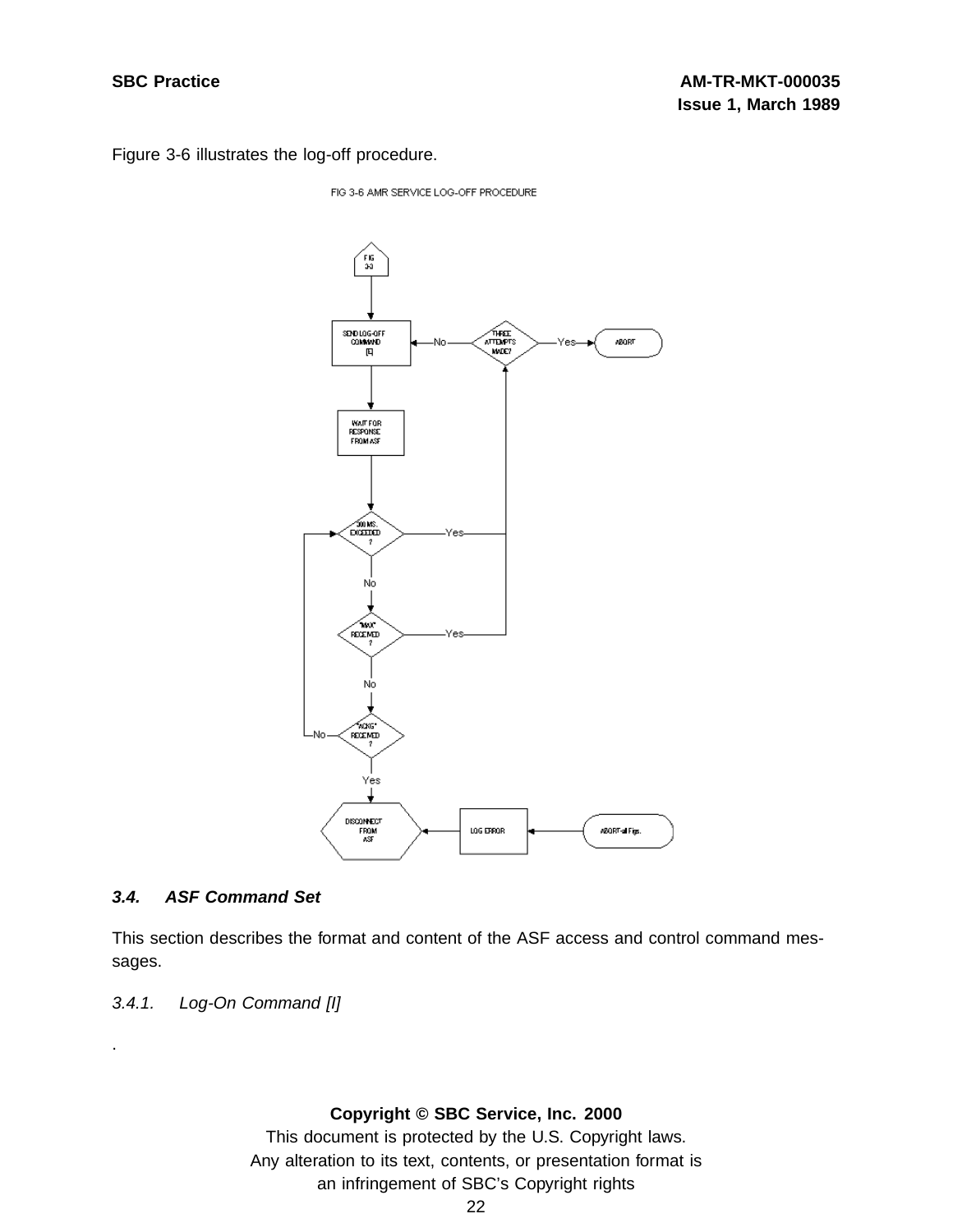.

| <b>LOG-ON COMMAND [I]</b> |                         |                                                                           |
|---------------------------|-------------------------|---------------------------------------------------------------------------|
| <b>MSG</b>                | <b>ASCII CHARACTERS</b> | <b>DESCRIPTION</b>                                                        |
| POS.                      |                         |                                                                           |
|                           | <b>STX</b>              | Start-Of-Text Character = $02$ decimal                                    |
| $2 - 3$                   | 07                      | Log-On Message Length, Always 7 chars.                                    |
| 4                         |                         | Command Letter, "I" for Log-On Command                                    |
| 5                         | 1 digit (0 thru 9)      | User Identification Number (Assigned by the AOC)                          |
| $6-9$                     | 4 digits                | User Passcode (Assigned by the AOC)                                       |
| 10                        | 1 digit $(0$ thru $9)$  | User Call-Back Reference Number (Telephone Number is<br>provided by User) |
| $11 - 14$                 | 4 digits                | Log-On Message CRC Code                                                   |
| 15                        | <b>ETX</b>              | End-Of-Text Character = $03$ decimal                                      |

| ASF RESPONSES TO LONG-ON COMMAND            |     |                                       |
|---------------------------------------------|-----|---------------------------------------|
| Affirmative Acknowledge = 06 decimal<br>ACK |     |                                       |
|                                             | NAK | Negative Acknowledgement = 21 decimal |

## 3.4.2. Select Trunk Set-Up Command [S]

| SELECT TRUNK SET-UP COMMAND [S] |                         |                                                    |
|---------------------------------|-------------------------|----------------------------------------------------|
| MSG.                            | <b>ASCII CHARACTERS</b> | <b>DESCRIPTION</b>                                 |
| POS.                            |                         |                                                    |
|                                 | <b>STX</b>              | Start-Of-Test Character = 02 decimal               |
| $2 - 3$                         | 02                      | Select Trunk Message Length, always 2 characters.  |
| 4                               | S                       | Command Letter, "S" for Select Trunk               |
| 5                               | 1 digit $(0$ thru $9)$  | ASF Trunk Designation Number (Assigned by the AOC) |
| $6 - 9$                         | 4 digits                | Select Trunk Message CRC Code                      |
| 10                              | <b>ETX</b>              | End-Of-Text Character = $03$ decimal               |

## ASF RESPONSES TO SELECT TRUNK COMMAND

## **Copyright © SBC Service, Inc. 2000**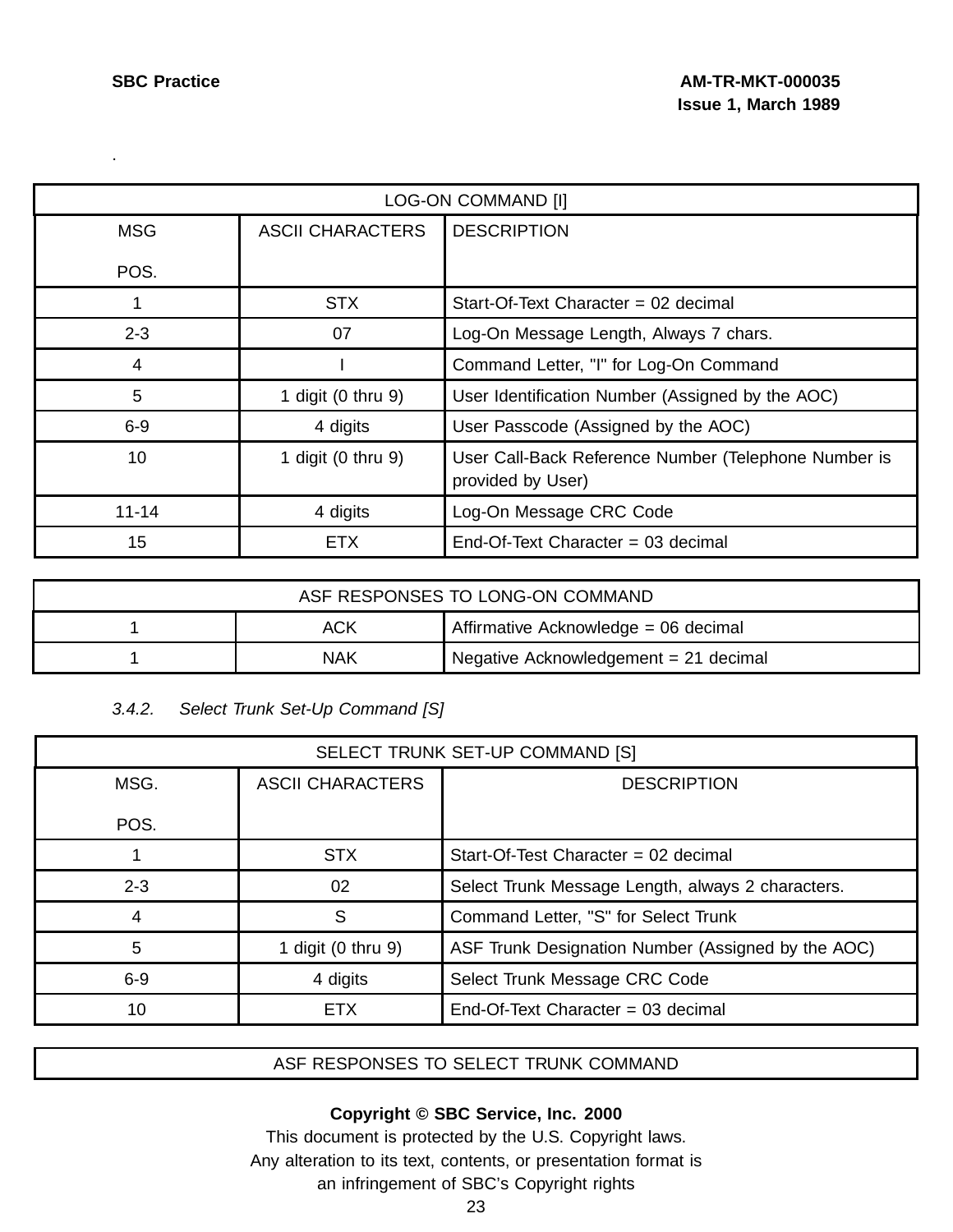## **SBC Practice AM-TR-MKT-000035 Issue 1, March 1989**

| ACK        | Affirmative Acknowledge = $06$ decimal |
|------------|----------------------------------------|
|            | OR                                     |
| <b>NAK</b> | Negative Acknowledgment = 21 decimal   |

## 3.4.3. Alert Tone Set-Up Command [A]

| ALERT TONE SET-UP COMMAND [A] |                         |                                                                              |
|-------------------------------|-------------------------|------------------------------------------------------------------------------|
| <b>MSG</b>                    | <b>ASCII CHARACTERS</b> | <b>DESCRIPTION</b>                                                           |
| POS.                          |                         |                                                                              |
|                               | <b>STX</b>              | Start-Of-Text Character = 02 decimal                                         |
| $2 - 3$                       | 02                      | Alert Tone Message Length, always 2 characters.                              |
| 4                             | A                       | Command Letter, "A" for Select Alert Tone Command                            |
| 5                             | 1 letter (A-K,M,Z)      | Alerting Tone Designation Letter (Refer to alert tone<br>table, Section 4.4) |
| $6 - 9$                       | 4 digits                | Alert Tone Message CRC Code                                                  |
| 10                            | <b>ETX</b>              | End-Of-Test Character = $03$ decimal                                         |

| ASF RESPONSES TO ALERT TONE COMMAND |            |                                        |
|-------------------------------------|------------|----------------------------------------|
|                                     | <b>ACK</b> | Affirmative Acknowledge = 06 decimal   |
|                                     |            | ΟR                                     |
|                                     | <b>NAK</b> | Negative Acknowledgment = $21$ decimal |

## 3.4.4. Connect Time Set-Up Command [C]

| CONNECT TIME SET-UP COMMAND [C] |                         |                                                                   |
|---------------------------------|-------------------------|-------------------------------------------------------------------|
| <b>MSG</b>                      | <b>ASCII CHARACTERS</b> | <b>DESCRIPTION</b>                                                |
| POS.                            |                         |                                                                   |
|                                 | <b>STX</b>              | Start-Of-Text Character = 02 decimal                              |
| $2 - 3$                         | 04                      | Connect Time Message Length, always 4 characters.                 |
| 4                               |                         | Command Letter, "C" for Connect TIme                              |
| $5 - 7$                         | 3 digits                | Connect Time in seconds Decimal values from 001-999 sec-<br>onds. |

## **Copyright © SBC Service, Inc. 2000**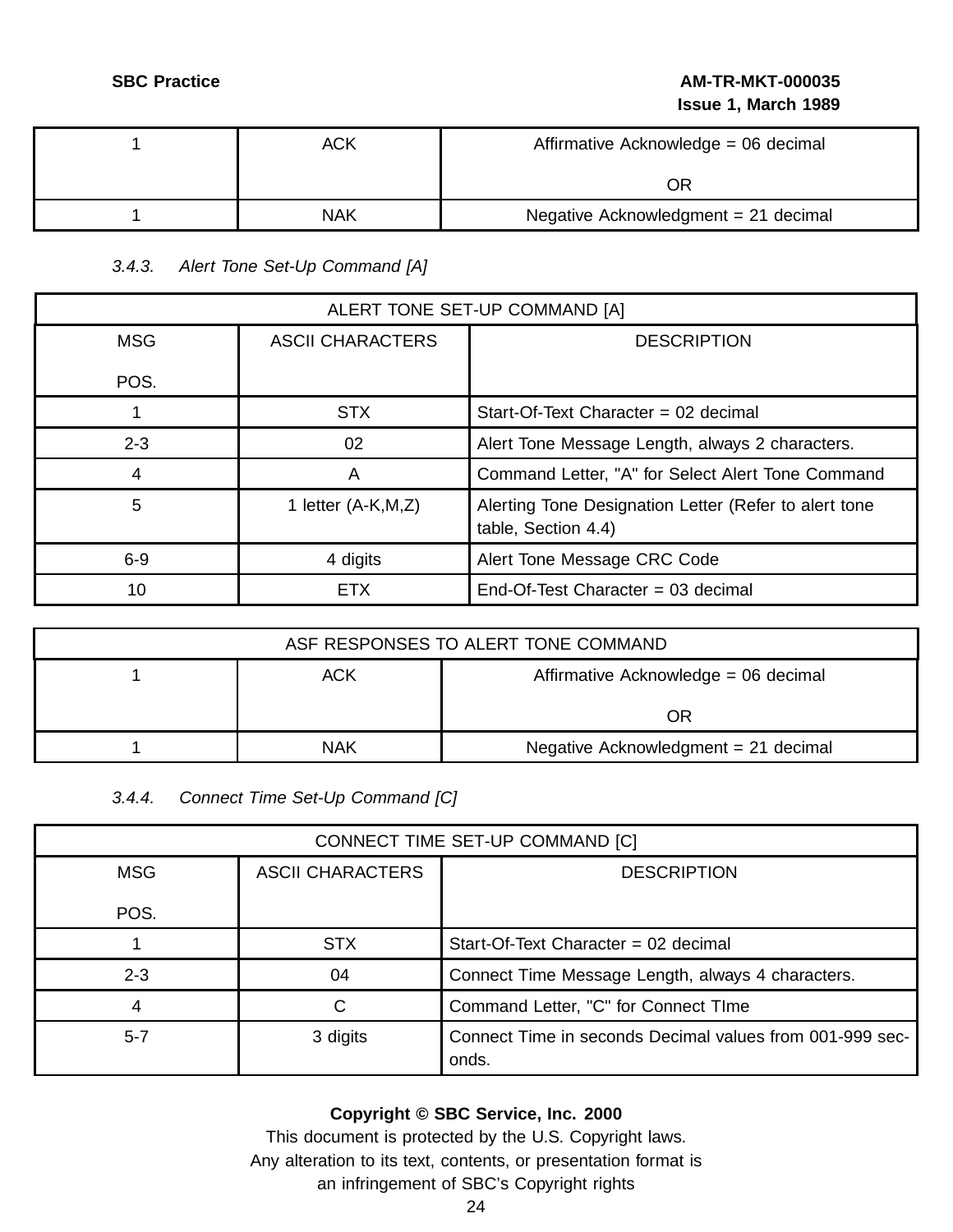## **SBC Practice AM-TR-MKT-000035 Issue 1, March 1989**

| $-8-11$ | 4 digits | Connect Time Message CRC Code      |
|---------|----------|------------------------------------|
|         |          | End-Of-Text Character = 03 decimal |

| ASF RESPONSES TO ALERT TONE COMMAND |     |                                        |
|-------------------------------------|-----|----------------------------------------|
|                                     | ACK | Affirmative Acknowledge = $06$ decimal |
|                                     |     | OR                                     |
|                                     | NAK | Negative Acknowledment = $21$ decimal  |

## 3.4.5. MIU Access Command [T]

| MIU ACCESS COMMAND [T] |                    |                                                              |
|------------------------|--------------------|--------------------------------------------------------------|
| 1                      | <b>STX</b>         | Start-Of-Text Character = 02 decimal                         |
| $2 - 3$                | 09                 | MIU Access Command Message Lenght, always 9 charac-<br>ters. |
| 4                      | T                  | Command Letter, "T" for MIU Access                           |
| 5                      | 1 digit (0 thru 3) | <b>Access Method Parameter</b>                               |
|                        |                    | Alert Detect Method 0 - Loop Current                         |
|                        |                    | $0$ = Metallic Bypass Not Required                           |
|                        |                    | $1$ = Metallic Bypass Required                               |
|                        |                    | Alert Detect Method 1 - MIU Carrier                          |
|                        |                    | 2 = Metallic Bypass Not Required                             |
|                        |                    | $3$ = Metallic Bypass Required                               |
| $6 - 12$               | 7 digits           | Subscriber Telephone Number                                  |
| $13 - 16$              | 4 digits           | MIU Access Command Message CRC Code                          |
| 17                     | <b>ETX</b>         | End-Of-Text Character = $03$ decimal                         |

MIU ACCESS COMMAND NEGATIVE ACKNOWLEDGMENT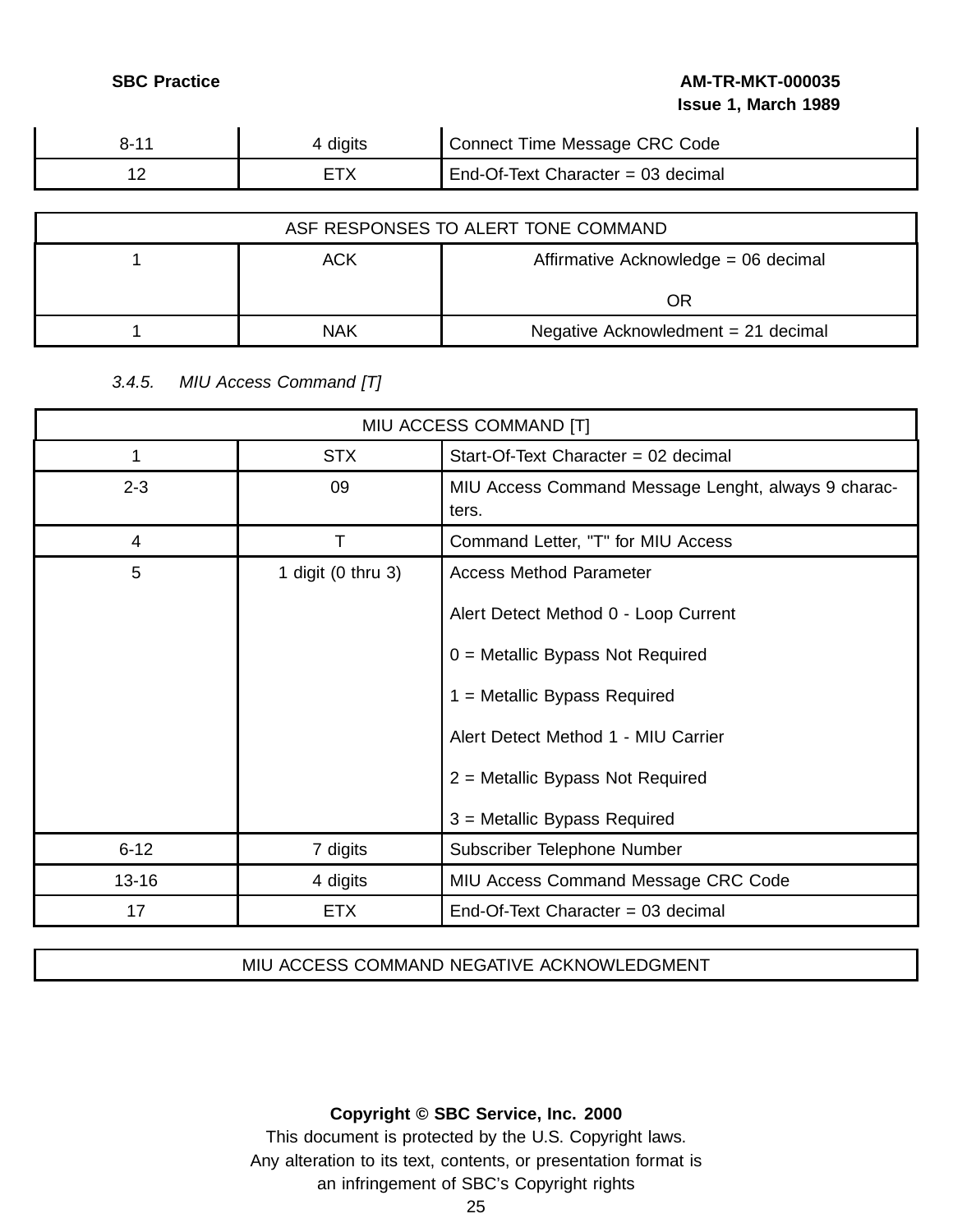| <b>MSG</b> | <b>ASCII CHARACTERS</b> | <b>DESCRIPTION</b>                     |
|------------|-------------------------|----------------------------------------|
| POS.       |                         |                                        |
|            | <b>NAK</b>              | Negative Acknowledgment = $21$ decimal |

**NOTE:** The actual number of subscriber telephone number digits required from this field by a switching system to access subscriber lines may be fewer than seven, e.g., the last six, five, or four digits. However, all seven digits are always sent to the ASF within this command.

| SUBSCRIBER LINE OR MIU ACCESS ERROR RESPONSES |            |                                                |
|-----------------------------------------------|------------|------------------------------------------------|
|                                               | <b>ACK</b> | Affirmative Acknowledge = 06 decimal           |
|                                               |            | - ERROR STATUS OPTIONS-                        |
| 2                                             | B          | <b>Subscriber Line Busy</b>                    |
|                                               | D          | Intercept                                      |
|                                               | R          | Overflow                                       |
|                                               | X          | <b>ASF Trunk Failure</b>                       |
| $2 - 3$                                       | FI         | Subscriber Line Long Term Off-Hook             |
| $2 - 3$                                       | <b>FN</b>  | Subscriber Line Accessed; Unable to Alert MIU. |
| $2 - 3$                                       | FE.        | Subscriber Lie Accessed: MIU Response Error.   |
| 3 or 4                                        | <b>ENQ</b> | ASCII "ENQ" Control Code = 05 decimal.         |

| NORMAL SUBSCRIBER LINE ACCESS AND MIU ALERT RESPONSE |            |                                                                                                                                                     |
|------------------------------------------------------|------------|-----------------------------------------------------------------------------------------------------------------------------------------------------|
|                                                      | <b>ACK</b> | Affirmative Acknowledge = 06 decimal                                                                                                                |
| $2 - 3$                                              | FM         | Subscriber Line Accessed; MIU Alerted.                                                                                                              |
|                                                      |            | Erroneous characters may be received by the User during<br>this interval.                                                                           |
| 4 thru $4+(n-1)$                                     | [MIU DATA] | MIU Data Message: Message Length Is Variable, n charac-<br>ters<br>Erroneoue characters may also be received by the User dur-<br>ing this interval. |
| $4+n$                                                | <b>ENQ</b> | ASCII "ENQ" Control Code = 05 decimal.                                                                                                              |

## **Copyright © SBC Service, Inc. 2000**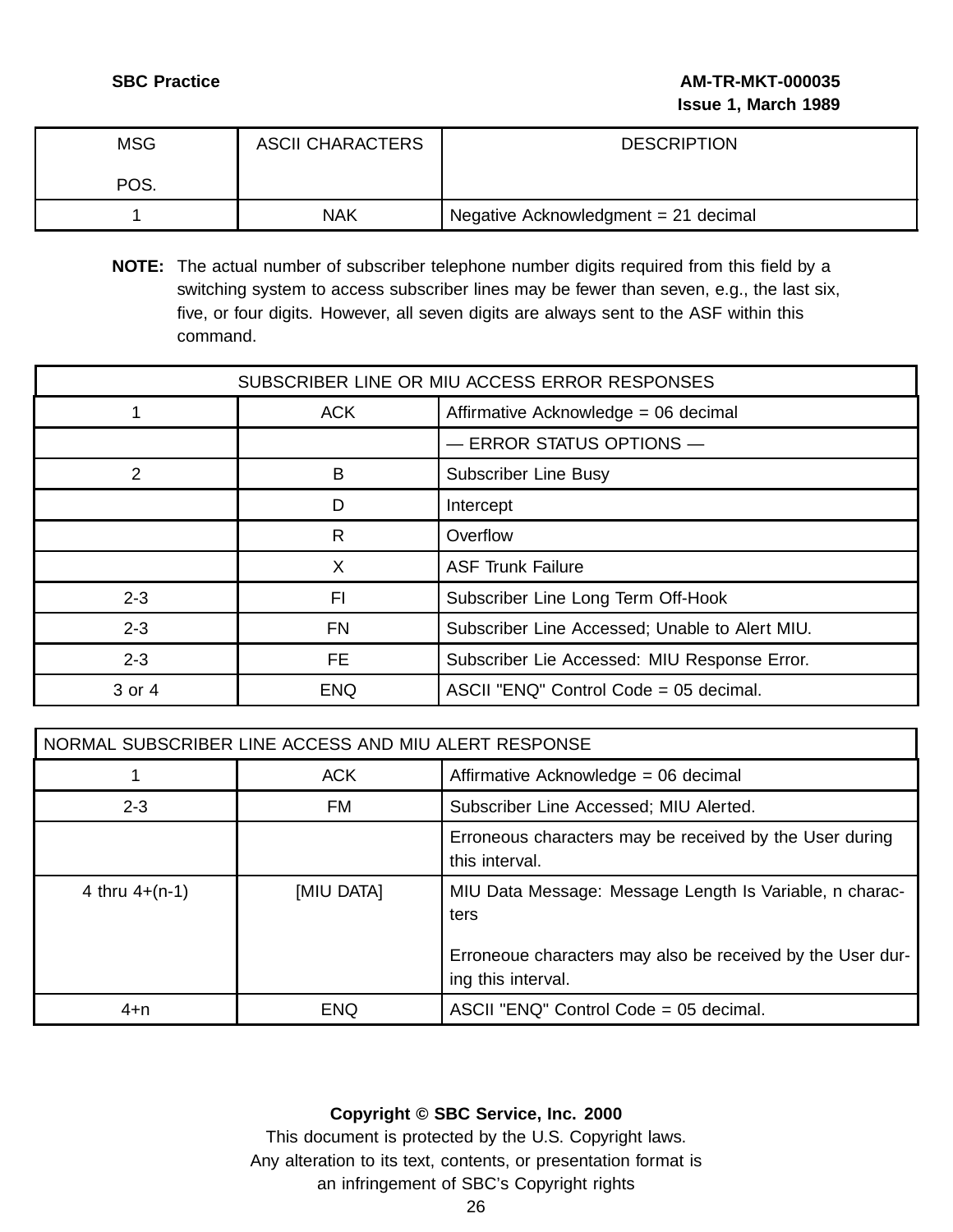## 3.4.6. Usage Command [U]

| USAGE COMMAND [T] |                         |                                                     |
|-------------------|-------------------------|-----------------------------------------------------|
| <b>MSG</b>        | <b>ASCII CHARACTERS</b> | <b>DESCRIPTION</b>                                  |
| POS.              |                         |                                                     |
|                   | <b>STX</b>              | Start-Of-Text Character = 02 decimal                |
| $2 - 3$           | 01                      | Usage Command Message Length, always one character. |
| 4                 |                         | Usage Command Letter, "U"                           |
| $5 - 8$           | 4 digits                | Usage Command Message CRC Code                      |
| 9                 | <b>ETX</b>              | End-Of-Text Character = $03$ decimal                |

| UTILITY USER USAGE DATA MESSAGE |                         |                                         |
|---------------------------------|-------------------------|-----------------------------------------|
| <b>MSG</b>                      | <b>ASCII CHARACTERS</b> | <b>DESCRIPTION</b>                      |
| POS.                            |                         |                                         |
| 1                               | <b>STX</b>              | Start-Of-Text Character = 02 decimal    |
| $2 - 3$                         | 2 digits                | Usage Data Message Length (hexadecimal) |
| 4                               | U                       | Usage Data Message Identifier, "U"      |
| 5                               | 1 digit (0 thru 9)      | Current utility user number             |
| $6 - 11$                        | <b>MMDDYY</b>           | Date Registers Last Reset [by the AOC]  |
| $12 - 15$                       | <b>HHMM</b>             | Time Registers Last Reset [by the AOC]  |
| $16 - 21$                       | <b>MMDDYY</b>           | <b>Current Date</b>                     |
| 22-25                           | <b>HHMM</b>             | <b>Current Time</b>                     |
| 26-29                           | <b>HHMM</b>             | Interval 1 Start Time                   |
| 30-33                           | <b>HHMM</b>             | Interval 2 Start Time                   |
| 34-37                           | <b>HHMM</b>             | Interval 3 Start Time                   |
| 38-41                           | <b>HHMM</b>             | Interval 4 Start Time                   |
| 42                              | <b>ETB</b>              | End-Of-Block Character = $23$ decimal   |
| 43-47                           | <b>HHHMM</b>            | Interval 1: Total ASF Access Time       |
| 48-53                           | <b>HHMMSS</b>           | Interval 1: Total MIU Connect Time      |
| 54-59                           | 6 digits                | Interval 1: Total MIU Alerts            |

## **Copyright © SBC Service, Inc. 2000**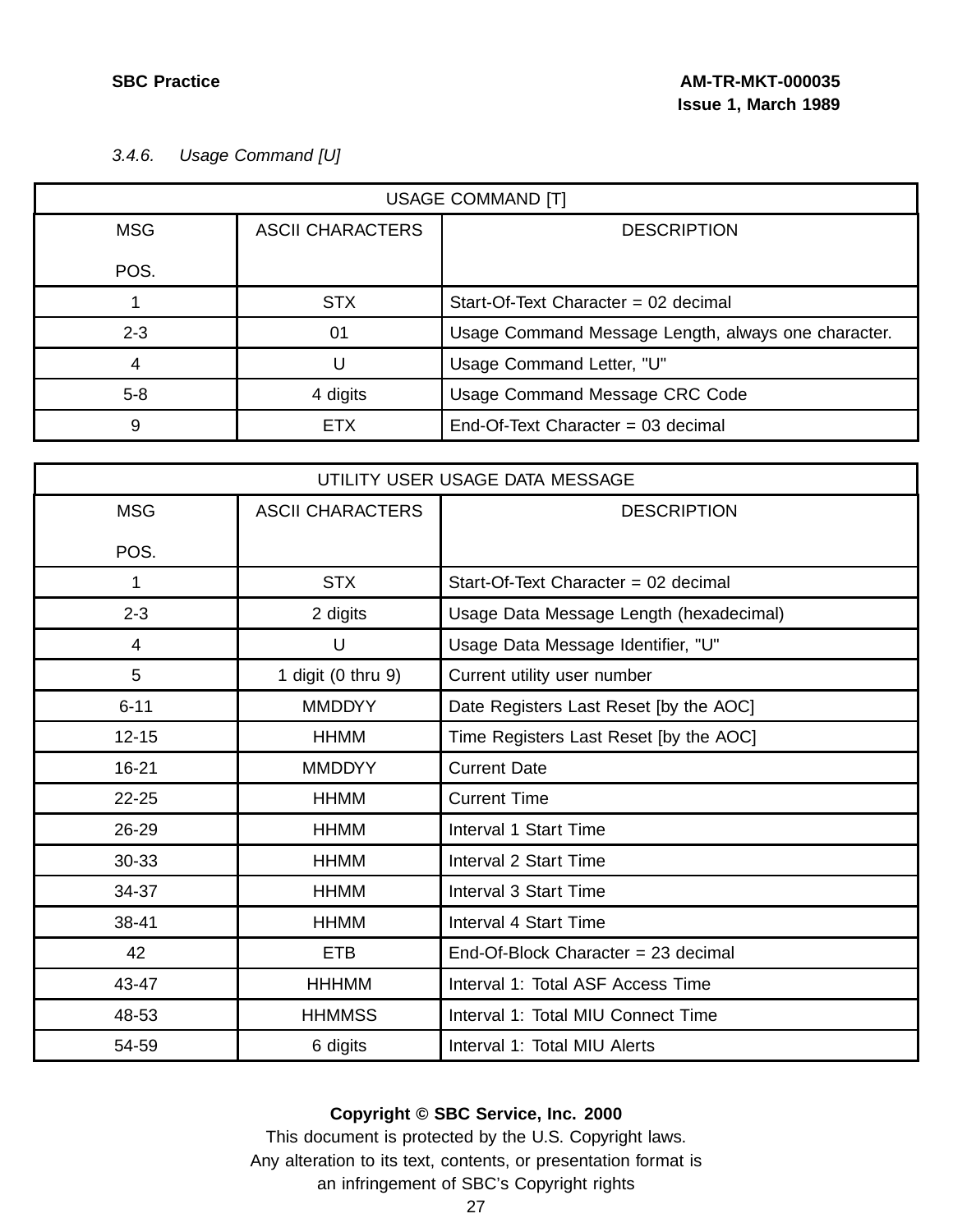## **SBC Practice AM-TR-MKT-000035 Issue 1, March 1989**

| 60-65        | 6 digits      | Interval 1: Total Line Access Attempts |
|--------------|---------------|----------------------------------------|
| 66           | <b>ETB</b>    | End-Of-Block Character = $23$ decimal  |
| A            | <b>HHHMM</b>  | Interval n: Total ASF Access Time      |
| S            | <b>HHMMSS</b> | Interval n: Total MIU Connect Time     |
| R.           | 6 digits      | Interval n: Total MIU Alerts           |
| E            | 6 digits      | Interval n: Total Line Access Attempts |
| Q            | <b>ETB</b>    | End-Of-Block Character = $23$ decimal  |
|              | 4 digits      | Usage Data Message CRC Code            |
| $\mathsf{R}$ | <b>ETX</b>    | End-Of-Text Character = $03$ decimal   |
| E            |               |                                        |
| D            |               |                                        |

Notes for Usage Data Message

The Usage Data Message includes data for enabled time intervals only. The Usage Data Message length is therefore variable. The message length is the number of characters, in hexadecimal, between (excluding) the message length and the CRC Code.

The usage registers overflow to zero and continue incrementing from zero.

In addition to the accumulated usage data for each enabled time interval, the Usage Data Message includes:

- 1. The data and time that usage registers were last cleared (Reset) by the AOC and the current data and time.
- 2. The start time for each of the four usage intervals. Start times for intervals which are NOT enabled are designated "0000."

Start times which begin at midnight are designated "2400."

Interval Start Times always appear in ascending order.

#### Usage Message Table Nomenclature

MMDDYY = 6 digits for Month, Day, Year

#### **Copyright © SBC Service, Inc. 2000**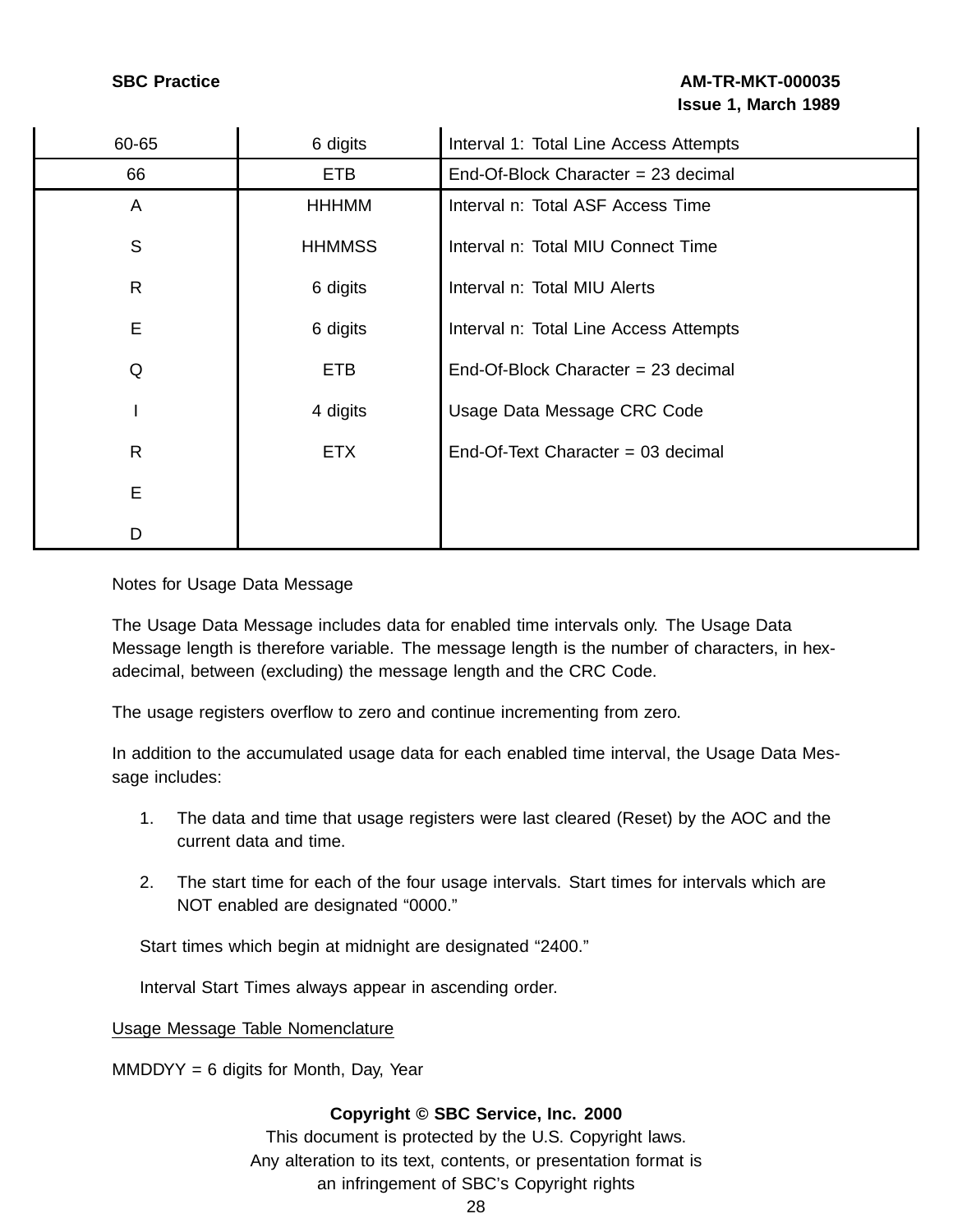- HHMMSS = 6 digits for Hour, Minute, Second
- HHHMM = 5 digits for total Hours and Minutes
- $HHMM = 4$  digits for Hour, Minute
- Interval  $n =$  From one to four daily time intervals.
- 3.4.7. Log-Off Command [E]

| LOG-OFF COMMAND [E] |                         |                                                       |
|---------------------|-------------------------|-------------------------------------------------------|
| <b>MSG</b>          | <b>ASCII CHARACTERS</b> | <b>DESCRIPTION</b>                                    |
| POS.                |                         |                                                       |
|                     | <b>STX</b>              | Start-Of-Text Character = 02 decimal                  |
| $2 - 3$             | 01                      | Log-Off Command Message Length, always one character. |
| 4                   |                         | Log-Off Command Letter "E"                            |
| $5 - 8$             | 4 digits                | Log-Off Command Message CRC Code                      |
| 9                   | <b>ETX</b>              | End-Of-Text Character = $03$ decimal                  |

| ASF RESPONSES TO THE LOG-OFF COMMAND |            |                                        |
|--------------------------------------|------------|----------------------------------------|
|                                      | <b>ACK</b> | Affirmative Acknowledge = 06 decimal   |
|                                      |            | Goodbye                                |
|                                      | <b>NAK</b> | Negative Acknowledgment = $21$ decimal |

#### **4. MIU Network Interface**

The MIU is a small remote terminal unit designed to collect meter reading data from encoded utility meters and send that data to the utility user's system controller. It provides the electrical and communications interface between the telephone network and the encoded utility meter devices. This section describes the minimum powering, signaling, and interconnection characteristics between the Meter Interface Unit and the telephone network to assure operational compatibility with AMR Service. MIUs used with Ameritech AMR Service must be designed, manufactured, and installed in a manner that does not interfere with any other telephone service or network operating and support systems.

## **Copyright © SBC Service, Inc. 2000**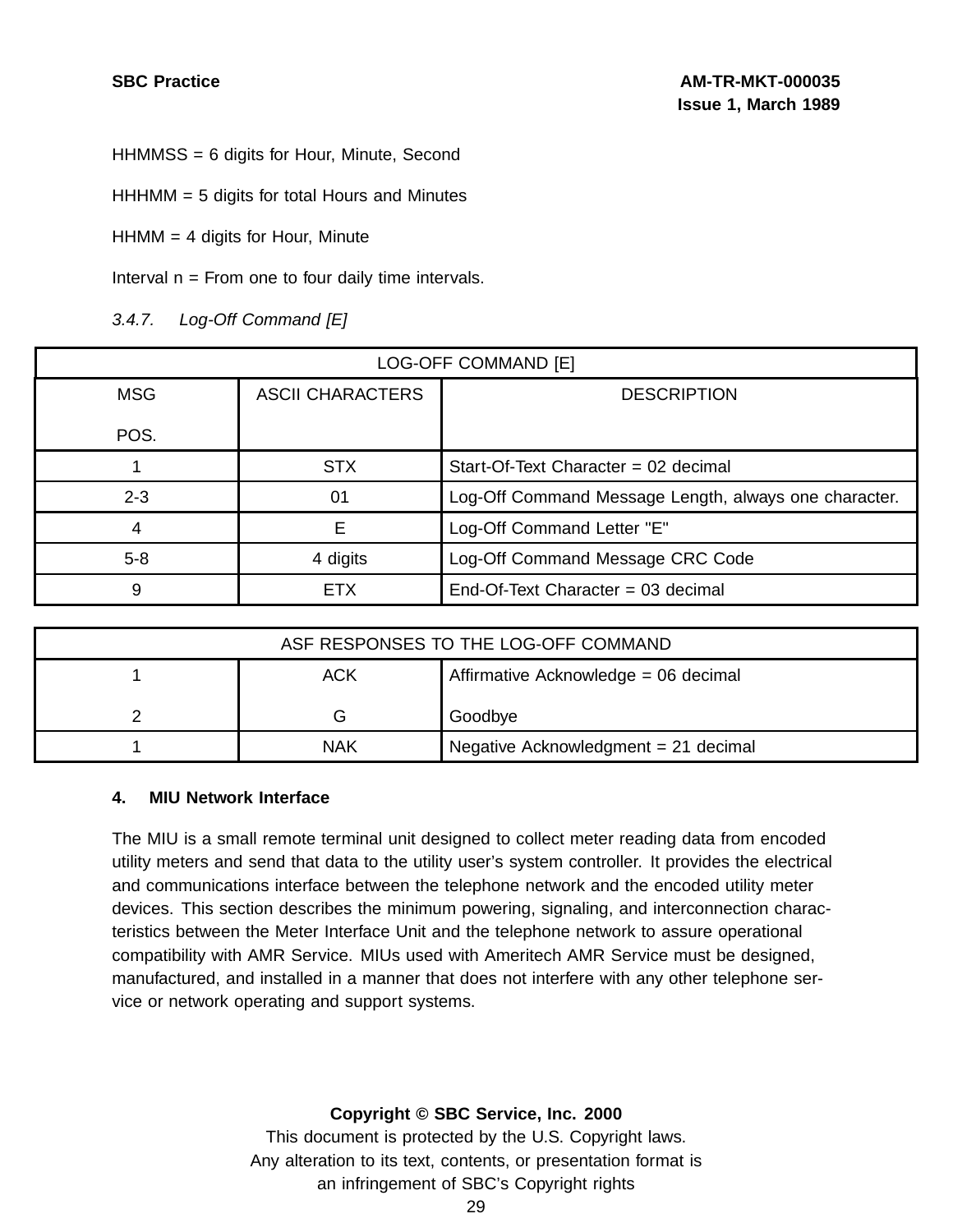## **4.1. MIU Network Interface Parameters**

The MIU is customer premises equipment (CPE) and connects directly to tip and ring of the subscriber loop on the customer side of the Network Interface Device (NID). MIUs used with Ameritech AMR Service must be registered, labeled, and installed in accordance with the requirements of the Federal Communications Commission Rules and Regulations Part 68 as applicable to terminal equipment intended for connection to the telephone network. MIUs should in addition comply with ANSI Std T1.401-1988 (refer to Appendix 2).

The following documents describe electrical parameters present at the MIU Network interface which influence the operation and performance of the MIU:

- A. PUB 41005, "Data Communications Using The Switched Telecommunications Network."
- B. PUB 41008, "Analog Parameters Affecting Voiceband Data Transmission Description of Parameters."
- C. PUB 61100, "Description of the Analog Voiceband Interface Between the Bell System Local Exchange Lines and Terminal Equipment."
- D. TR-EOP-000001, Lightning and 60 Hz. Disturbances at the Bell Operating Company Network Interface.
- E. TR-TSY-000506, LSSGR: Common Section 6 Signaling.
- F. ANSI IEEE Std 820-1984, IEEE Standard Telephone Loop Performance Characteristics

## **4.2. MIU Operational States**

The MIU functions in two operational states: the "Idle State" and the "Active State."

The MIU routinely operates in the idle state, switching to the active state only in response to a designated alert tone. In the idle state, the MIU presents an on-hook impedance at the MIU network interface. In the active state, the MIU presents a nominal off-hook impedance.

MIUs used with Ameritech AMR Service must, when in the active state, incorporate a means to detect a customer on-hook to off-hook transition and immediately revert to the idle state.

## **Copyright © SBC Service, Inc. 2000**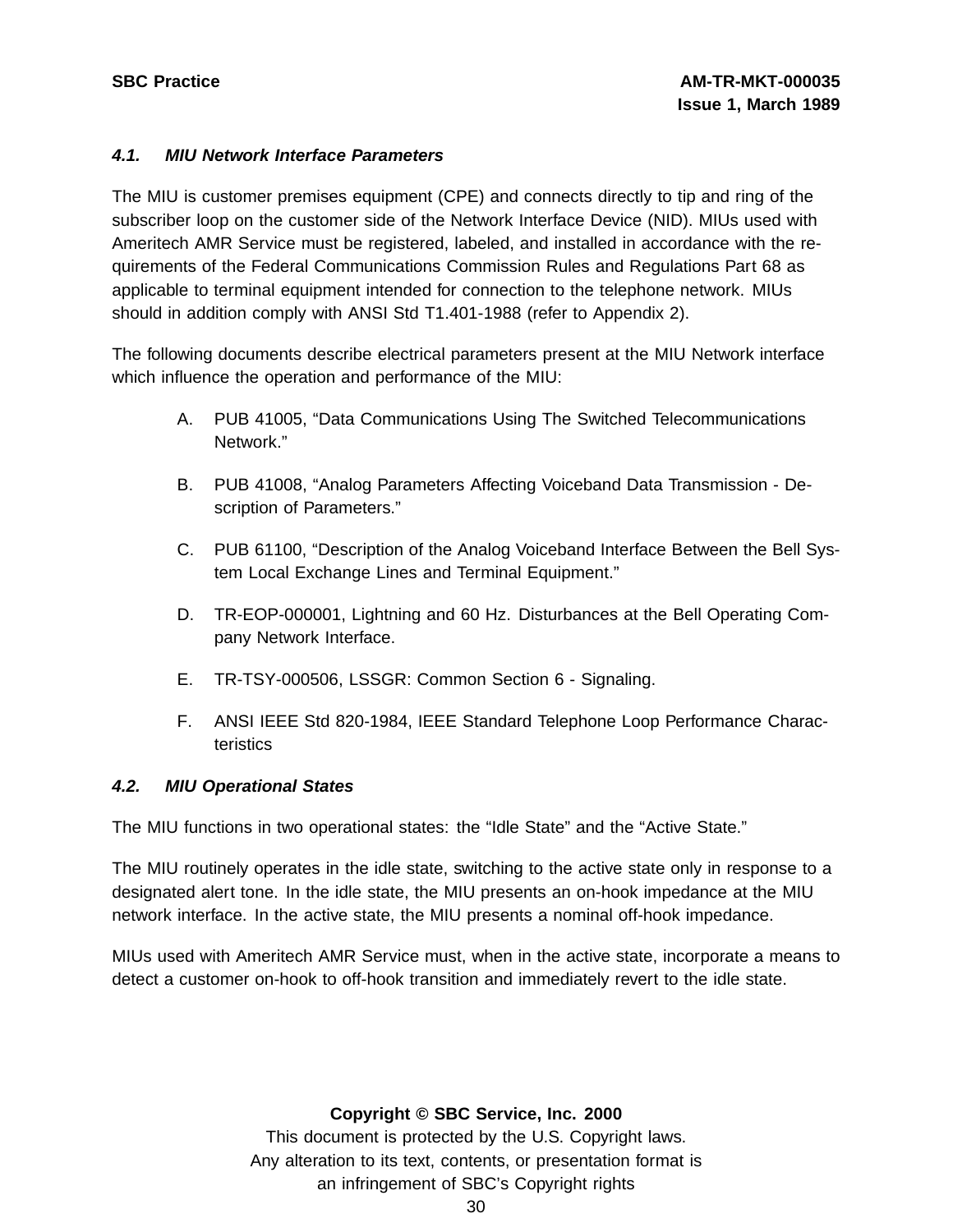#### **4.3. MIU Power**

Direct current power for an MIU in the active state is available through the metallic subscriber loop to the tip-ring interface at the MIU within the following parameters:

| <b>SOURCE VOLT-</b><br>AGE | SOURCE VOLTAGE RANGE   SOURCE CURRENT | ์ (mA.)   | <b>T-R RESISTANCE TO SOURCE</b><br>(Ohms) |
|----------------------------|---------------------------------------|-----------|-------------------------------------------|
| -48                        | $-42.5$ TO $-52.5$                    | 12 TO 130 | 0 TO 2000                                 |

### **4.4. MIU Alerting**

An MIU is capable of detecting one of the thirteen discrete frequencies listed below. When the appropriate alert tone is detected by the MIU, the MIU enters the active state, acquires meter reading data, transmits the acquired data, and then reverts to the idle state.

MIU activation is indicated by a minimum 12 mA. of tip-ring loop current within four seconds or less following application of the alert tone to the subscriber loop. While in the active state, the MIU must continuously draw at least 12 mA. of tip-ring loop current.

Each MIU alerting frequency is identified by a corresponding alphabetic character as shown in Table 4-1.

| ALERTING CHARACTER | ALERT FREQUENCY (Hz) |
|--------------------|----------------------|
| А                  | 252.4                |
| в                  | 268.7                |
| С                  | 285.3                |
| D                  | 315.5                |
| Е                  | 330.5                |
| F                  | 375.2                |
| G                  | 468.0                |
| H                  | 495.8                |
| T                  | 520.6                |
| J                  | 548.0                |
| K                  | 562.8                |
| М                  | 578.4                |
| Z                  | 404.3                |
|                    |                      |

FIG 4-1 MIU ALERT TONE PARAMETERS

Alert Tone Signal Level: 0 dBm to -22 dBm (measured into 600 Ohms) Frequency Tolerance: +/- one percent Duration: Four seconds maximum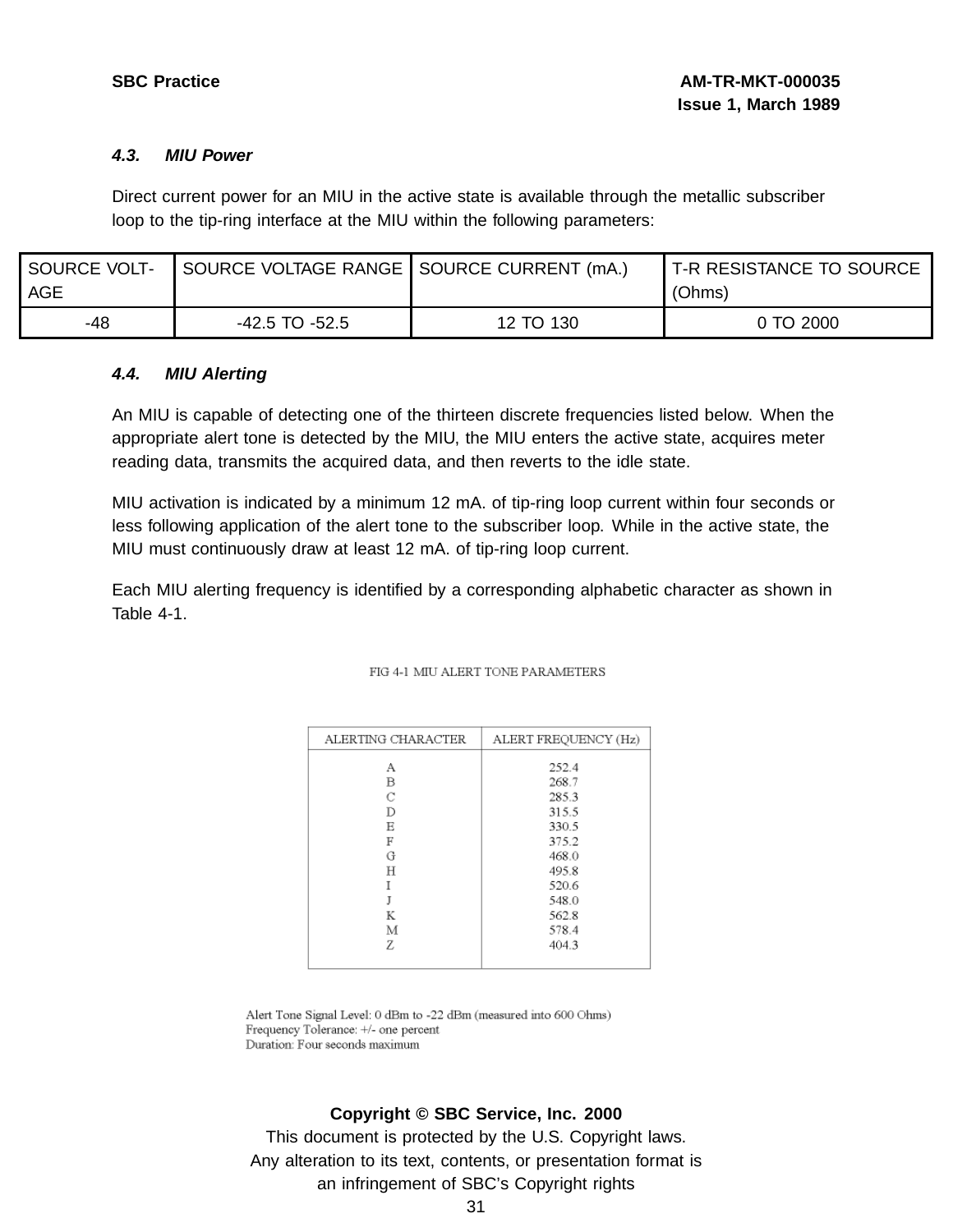## **4.5. MIU Signaling**

The MIU utilizes 103-type modem characteristics for data communications with the MIU operating in the "originate" mode. Simplex asynchronous data transmission is employed using frequency shift keying (FSK) at 300 bits-per-second with ten bits-per-character wherein each character comprises one start bit, seven data bits encoded in ASCII, one even parity bit and one stop bit.

4.5.1. MIU Modulation Parameters

Mark (Binary 1) Frequency: 1270 Hz.

Space (Binary 0) Frequency: 1070 Hz.

Frequency Tolerance: +/- 10 Hz.

Amplitude: -9 dBm to -13 dBm

Transmission Rate: 300 Bits-Per-Second (BPS)

Rate Tolerance: +/- 1 BPS

4.5.2. MIU Data Transmission Protocol

For simplex data communication, the MIU:

- 1. assets the originate modem "mark" carrier frequency within 300 milliseconds after assuming the active state and maintains unmodulated carrier for 500 to 800 milliseconds,
- 2. acquires meter encoder data for encoders connected to the MIU,
- 3. transmits the acquired data according to the following MIU data message format description,
- 4. removes originate modem carrier and returns to the idle state 50 to 150 milliseconds after the last character has been transmitted.

## **4.6. MIU Data Message Format**

Each data message transmitted by an MIU begins with the ASCII STX control character followed by a header, optional port data blocks, and a check code to assist with error detection.

The MIU data message is terminated by the ASCII control code ETX. The entire message is composed of ASCII characters:

## **Copyright © SBC Service, Inc. 2000**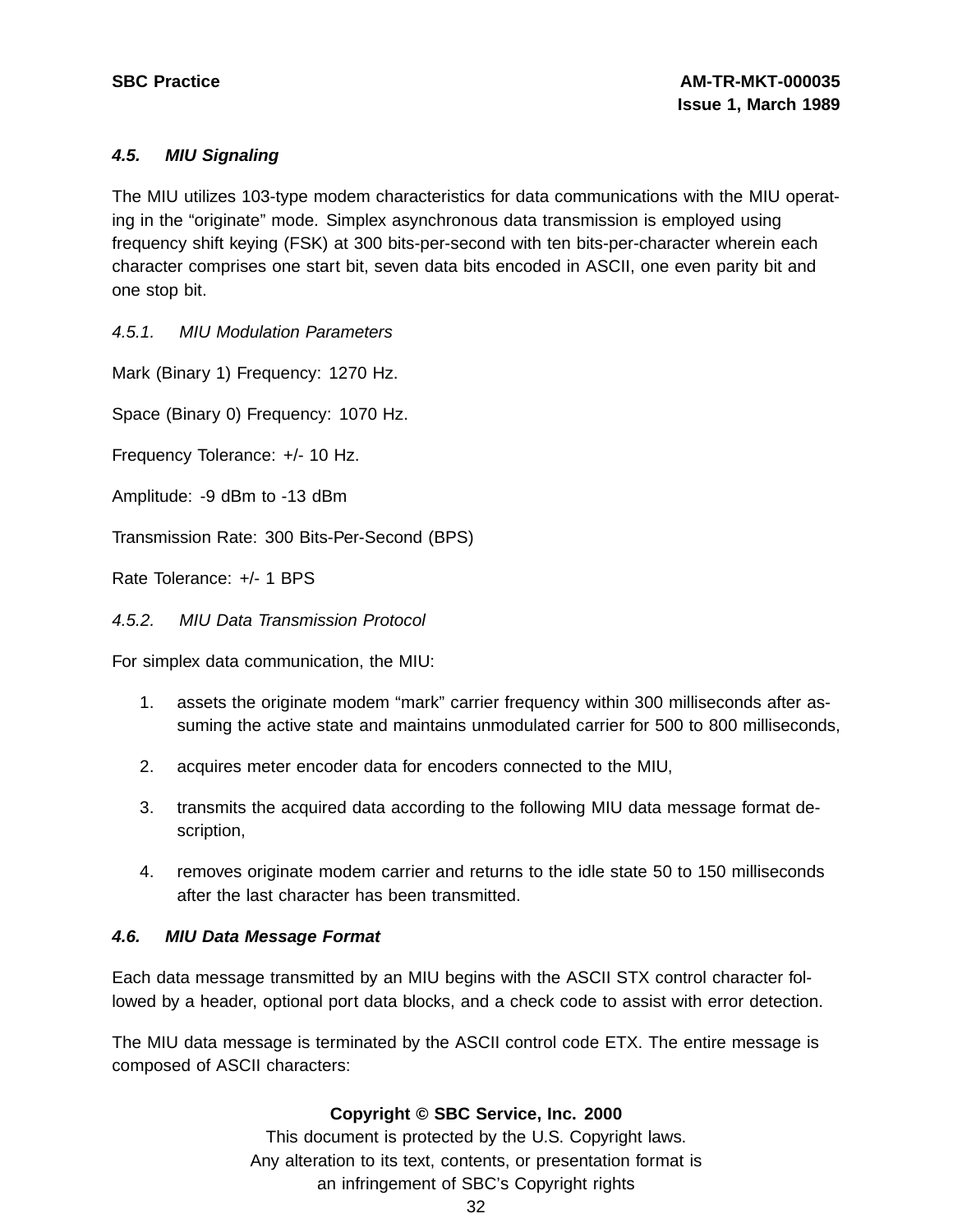**SBC Practice AM-TR-MKT-000035 Issue 1, March 1989**

| $\sim$ T<br>$-$<br>$- -$<br>---<br>---<br>Check<br>ാ $\epsilon$<br>DC<br>ാറ<br>-<br>. PC<br>ж<br>Code<br>⊶ ⊨<br>⊢∆∣<br>אנ<br>`⊢ ⊢<br>אנ<br>.JR.<br>--<br>-<br>൧<br>^יט<br><b>ADLIY</b><br>$\cdot$<br>-<br>_ | $\sqrt{ }$ |
|-------------------------------------------------------------------------------------------------------------------------------------------------------------------------------------------------------------|------------|
|-------------------------------------------------------------------------------------------------------------------------------------------------------------------------------------------------------------|------------|

#### 4.6.1. Message Header

The message header comprises a variable length string of ASCII characters terminated by the ASCII control code ETB (decimal 23):

HEADER FORMAT:

| <b>CHARACTER STRING</b> |  |
|-------------------------|--|
|                         |  |

## 4.6.2. Port Data Blocks

The port data blocks are optional. Up to four port data blocks, composed in either of the two formats described below, may be included in an MIU message. The port data blocks include three fields of information: (1) the port number, (2) the port identification or meter identification, and (3) the port meter data:

Port Block Format 1:

| .<br>DC.<br>ЭR<br>JMBER<br>״<br>Nι<br>.JF<br>. .<br>. . | ---<br>_<br>. | $\sim$<br>. .<br>JAIA<br>MF<br>ىر<br>)F<br>--<br>,,, | ---<br>-<br>_<br>-<br>_ |
|---------------------------------------------------------|---------------|------------------------------------------------------|-------------------------|
|---------------------------------------------------------|---------------|------------------------------------------------------|-------------------------|

Port Block Format 2:

| <b>QD</b><br>n-<br>__<br>---<br>ATAר<br>ı PC<br>ΝI<br>or<br>Ж.<br><b>JMBF</b><br>ME<br>ж<br>MF<br>--<br>--<br>__<br>১৮<br>יט<br>,,,<br><br>. .<br>∽ |
|-----------------------------------------------------------------------------------------------------------------------------------------------------|
|-----------------------------------------------------------------------------------------------------------------------------------------------------|

Port Number - A single ASCII digit designating the MIU meter port (one through four) which produced the port or meter I.D. and the port meter data.

Port I.D. - A variable length string of alpha-numeric ASCII characters. The Port I.D. may comprise zero through 20 characters. [See MIU Data Routing]

Meter I.D. - A six digit meter identification number. [See MIU Data Routing]

Port Meter Data - A variable length string of alpha-numeric data the contents of which depends upon the characteristics of each meter and MIU type.

SP - The ASCII SPACE character (decimal value 32).

ETB - The ASCII ETB control character (decimal 23).

#### **Copyright © SBC Service, Inc. 2000**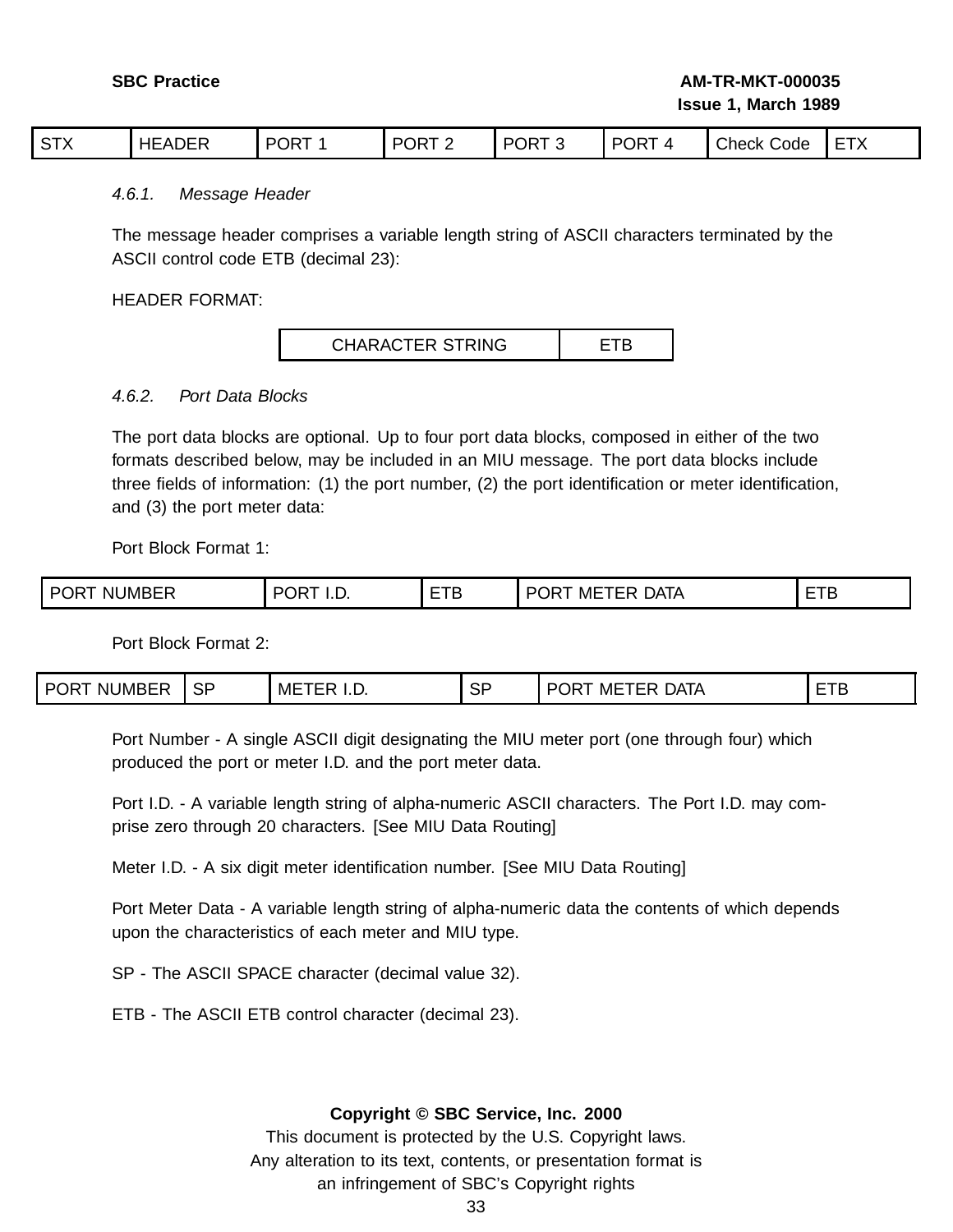## 4.6.3. MIU Message Trailer

The MIU message trailer consists of four ASCII characters which represent an error detection check code.

Both cyclic redundancy check (CRC) and checksum error detection methods are supported by the AMR Service. However, the CRC method is the preferred method due to its superior error detection performance.

TRAILER FORMAT:

| Check Code |  |
|------------|--|
|            |  |

Check Code Method 1 - Cyclic Redundancy Check (CRC) Code

The CCITT CRC standard polynomial  $X(16) + X(12) + X(5) + 1$  is used to produce a sixteen bit CRC code. The CRC code is transmitted as four ASCII characters representing four hexadecimal digits. The most significant digit of the CRC code is transmitted first.

The initial value of all CRC buffers and shift registers is zero. The CRC code is developed from eight bit (the most significant bit is zero) ASCII values for all of the characters in the message between (excluding) the STX and the CRC code. Only seven bits for each character are transmitted. The even parity bit of each transmitted character is not included in the CRC calculation.

## Check Code Method 2 - Checksum

The four ASCII character checksum comprises the four least significant digits which result from summing the ASCII codes for all of the characters in the message between (excluding) the STX and the checksum and converting the result to decimal. The most significant digit of the checksum is transmitted first.

## **4.7. MIU Data Routing**

MIU data routing is an alternative feature which permits the AMR Service Facility to identify the destination (Utility User) for each of the four MIU port data blocks from the first character (which must be a digit) of each port identification or meter identification field.

When this feature is selected, only the MIU header and port data blocks where this digit matches the current AMR Service utility user number are routed to the current user.

When MIU data routing is in effect, MIU messages routed to the current utility user by the ASF are composed of the elements shown in the example below where "PORT m" and "PORT n"

## **Copyright © SBC Service, Inc. 2000**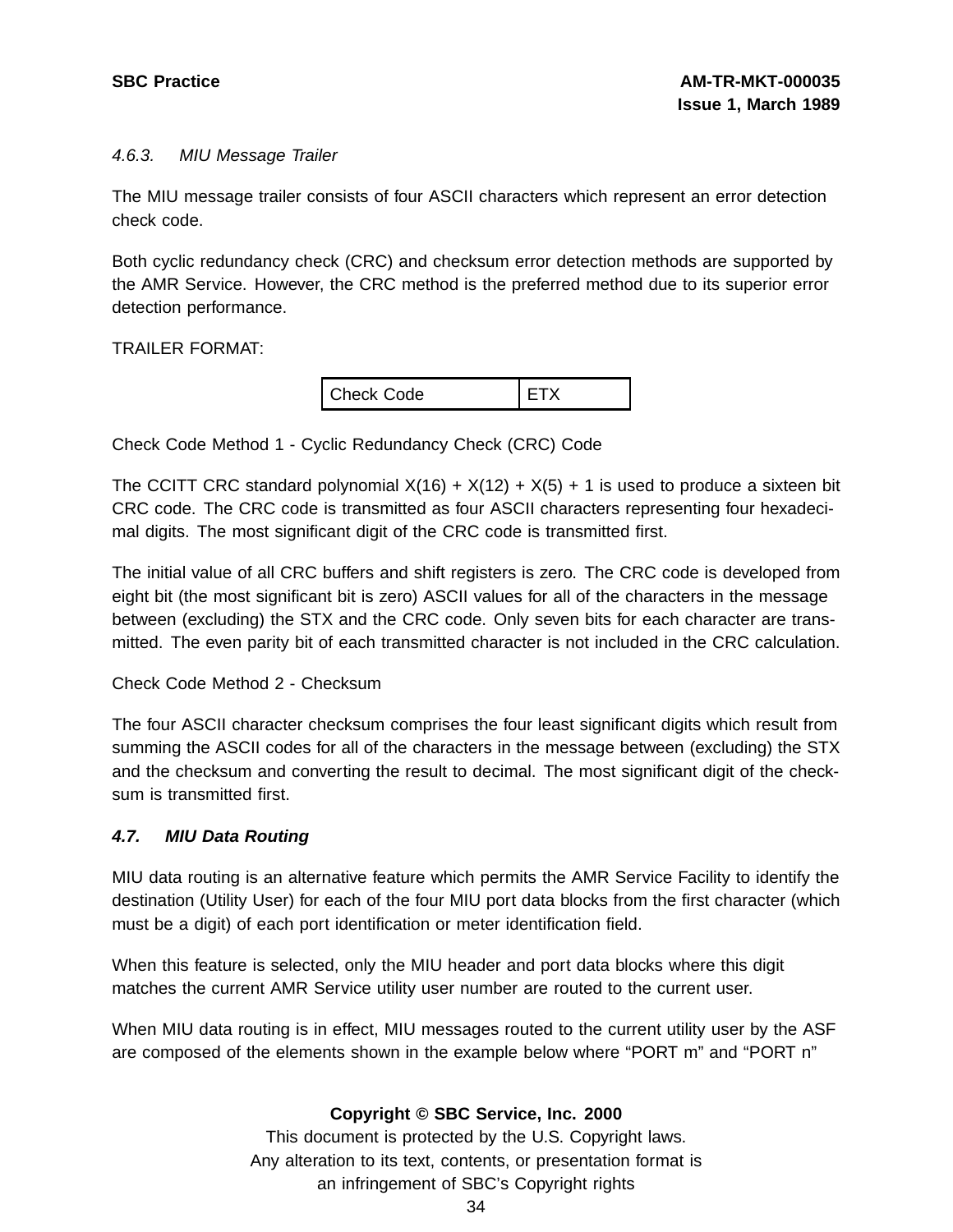## **SBC Practice AM-TR-MKT-000035 Issue 1, March 1989**

are port data blocks which include the current utility user number within their port I.D. or meter I.D. fields. The contents of the MIU message routed to the current utility user are exactly as received by the ASF from the MIU except for the check code which must be recalculated by the ASF and may therefore differ from the value received from the MIU. The recalculate check code appended by the ASF is of the same type (CRC or Checksum) originally transmitted by the MIU.

| ----<br>---<br>--<br>$\sim$ $\sim$<br>$\sim$<br>∟<br>ப<br>code<br>יי<br>m<br>≻ו<br>…∩e∩<br>- 11≖<br>. .<br>-<br>$\mathbf{a}$<br>_<br>.<br>ັ<br>- |
|--------------------------------------------------------------------------------------------------------------------------------------------------|
|--------------------------------------------------------------------------------------------------------------------------------------------------|

### **5. Glossary**

**ALERT TIME** - The time duration, in seconds, between application of the alert tone to the subscriber line by the AMR Service Facility and the determination of a successful MIU alert condition by the AMR Service Facility.

**ALERT TONE** - Any one of thirteen discrete frequencies produces by the AMR Service Facility and applied to a subscriber telephone line for the purpose of "alerting" an MIU connected to the line thus causing the MIU to acquire and transmit meter reading data.

**AMR** - Automatic Meter Reading.

**AMR SERVICE FACILITY (ASF)** - Telephone network components (hardware and/or software) which interact with users and MIUs to support the Automatic Meter Reading (AMR) Service.

**AOC** - Ameritech Operating Company. Any of the five telephone operating company subsidiaries of Ameritech.

**ASF IDENTIFICATION NUMBER** - A five digit number which is transmitted by the AMR Service Facility to a user when the AMR Service Facility completes the Call-Back connection to the User.

**CALL-BACK TELEPHONE NUMBER** - A telephone number used by the AMR Service Facility to place a return call to a user after the user has completed an initial log-on call to the AMR Service Facility.

**CALL-BACK REFERENCE NUMBER** - A single digit number assigned to each user by the AOC. Associated with each reference number is a corresponding call-back telephone number.

**CONNECT TIME** - The maximum permissible time duration, in seconds, between the determination of a successful MIU alert condition by the AMR Service Facility and the release of the subscriber line by the AMR Service Facility. The connect time is set by the user during each AMR Service session.

## **Copyright © SBC Service, Inc. 2000**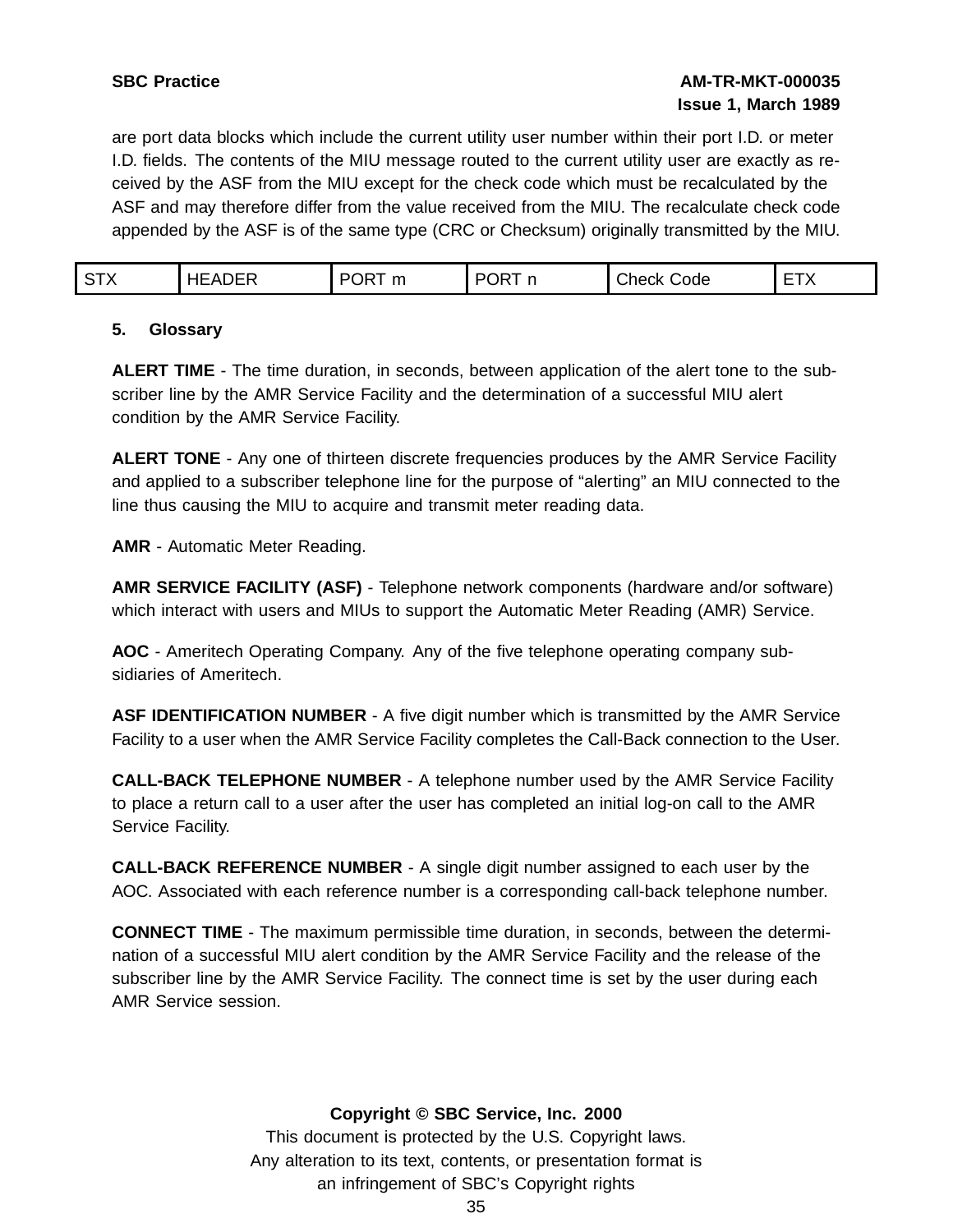**CONNECT TIME UPPER LIMIT** - The absolute upper boundary value for the MIU connect time. This value may range from 1 through 999 seconds. The connect time upper limit is set by the AOC.

**MIU** - Meter Interface Unit. Customer premise equipment (CPE) which acquires utility meter readings from one or more meters and transmits these readings over the customer (subscriber) telephone line to an AMR Service user.

**PASSCODE** - A private four digit access security number assigned by the AOC to each AMR Service user.

**SYSTEM CONTROLLER** - A computer system owned by a utility which interfaces with the AMR Service to perform mechanized collection of meter reading data for utility customers.

**USER** - Any computer system or data terminal which utilizes the AMR Service.

**USAGE INTERVALS** - One to four daily time intervals, established by the AOC, for recording AMR Service Facility usage data for each user.

**USER IDENTIFICATION NUMBER** - A single digit assigned to each user by the AOC. This number identifies the user to the AMR Service Facility. Associated with each user ID is a corresponding passcode.

## **6. References**

AMERICAN NATIONAL STANDARDS INSTITUTE (ANSI)

- 1. ANSI IEEE Std 820-1984, IEEE Standard Telephone Loop Performance Characteristics.
- 2. ANSI T1.401-1988, American National Standard for Telecommunications Interface between Carriers and Customer Installations - Analog Voicegrade Switched Access Lines Using Loop-Start and Ground-Start Signaling.

BELL COMMUNICATIONS RESEARCH (Telcordia [formerly Bellcore])

- 1. PUB 41005, Data Communications Using The Switched Telecommunications Network.
- 2. PUB 41008, Analog Parameters Affecting Voiceband Data Transmission Description of Parameters.
- 3. PUB 61100, Description of the Analog Voiceband Interface Between the Bell System Local Exchange Lines and Terminal Equipment.

## **Copyright © SBC Service, Inc. 2000**